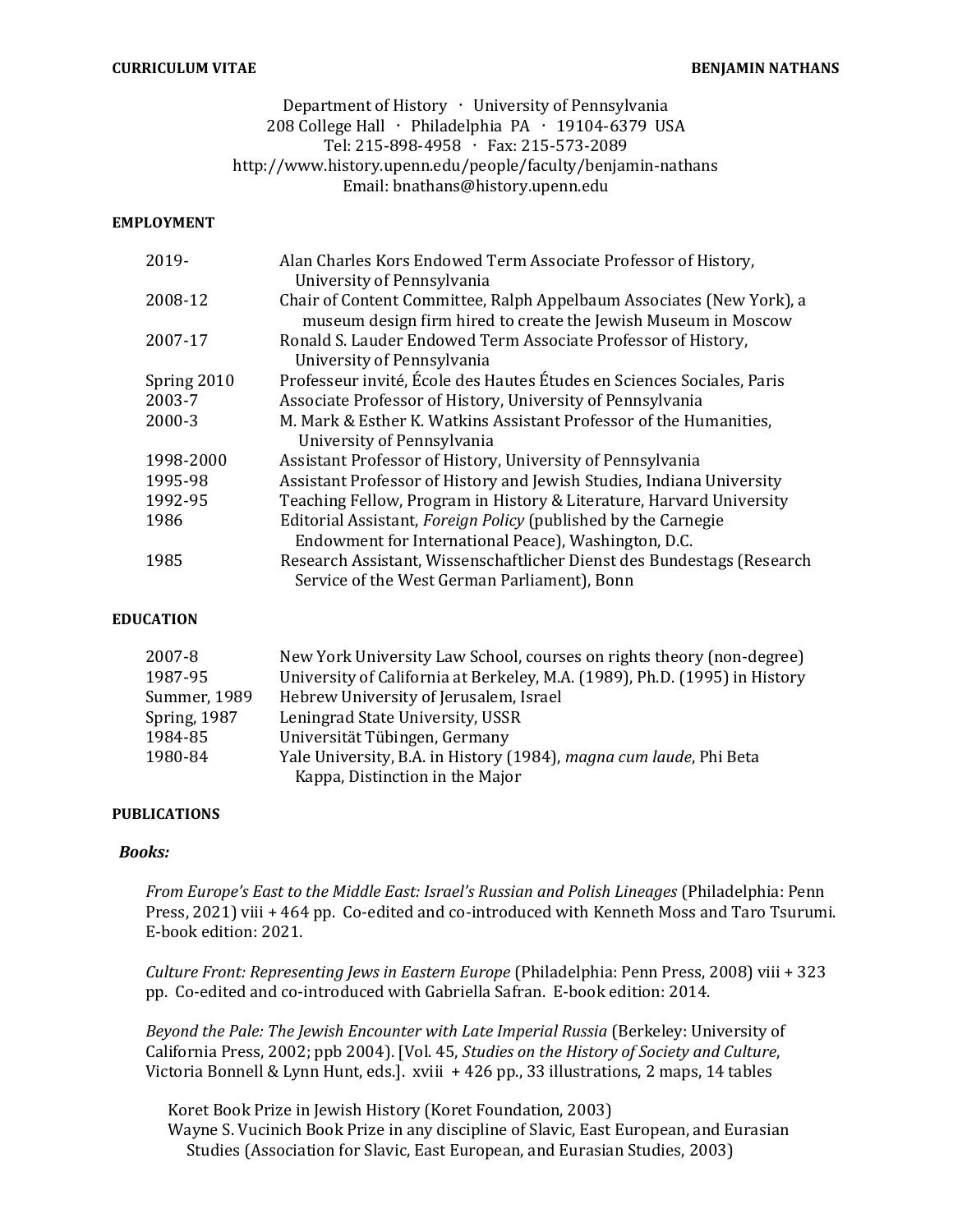W. Bruce Lincoln Book Prize in Russian History (Association for Slavic, East European, and Eurasian Studies, 2004) Finalist, National Jewish Book Award in History (Jewish Book Council, 2003) Russian edition (Moscow: Rosspen Publishers, 2007) Hebrew edition (Jerusalem: Merkaz Zalman Shazar, 2013) American Council of Learned Societies Humanities e-Book

A Research Guide to Materials on the History of Russian Jewry (19th and Early 20th Centuries) in Selected Archives of the Former Soviet Union [in Russian]. Compiled by G. M. Deych; edited and introduced [in English] by B. Nathans (Moscow: Blagovest, 1994). [vol. 4, Russian Archive Series; Gregory Freeze, Chief Editor. Center for Russian & East European Studies, University of Pittsburgh] xii + 149 pp.

### In preparation:

To the Success of Our Hopeless Cause: The Many Lives of the Soviet Dissident Movement (under contract with Princeton University Press)

Simon Dubnov, The Book of Life: Memoirs and Reflections (English translation by Dianne Sattinger; edited, annotated and introduced by Benjamin Nathans and Viktor Kelner; under contract with the University of Wisconsin Press)

 Excerpt published as "Where To: America or Palestine? Simon Dubnov's Memoir of Emigration Debates in Tsarist Russia," The Jewish Review of Books 4 (Winter, 2011): 49

#### Public History:

Chair of Content Committee: The Jewish Museum and Tolerance Center, Moscow (2008-12; scholars from Russia, Israel and the United States), designed by Ralph Appelbaum Associates (New York). This 40,000 square-foot, \$50 million museum explores the history and culture of Jews in the Russian Empire, Soviet Union, and today's Russian Federation. Opened 2012: http://www.jewish-museum.ru/ru/timeline

 "The new Jewish Museum in Moscow, which is advertised as the largest in the world and, in fact, presents the Jewish experience in sincere, rich, and sophisticated ways, demonstrates that cosmopolitan thinking has found its way even into some of the most resistant environments." Alexander Etkind and Uilleam Blacker, Memory and Theory in Eastern Europe (Palgrave, 2013):12.

#### Review Essays:

- "Bureaucrat's Honor," New York Review of Books vol. 69, no. 7 (April 21, 2022):10-12
- "The Many Shades of Soviet Dissidence," Kritika: Explorations in Russian and Eurasian History vol. 23, no. 1 (Winter 2022):185–196
- "Stalin's Lawyers at Nuremberg," New York Review of Books vol. 68, no. 14 (Sept. 23, 2021): 38-41
- "Time to Try the Impossible: Fighting Words in the USSR and Putin's Russia," Times Literary Supplement no. 6149 (Feb. 5, 2021):22

"Profiles in Decency," New York Review of Books vol. 67, no. 7 (April 23, 2020):50-52

 "Proroki, ne priznannye v svoem otechestve. O dvukh masshtabnykh fil'makh-interv'iu: Arseniia Roginskogo i Mikhaila Gorbacheva," Uroki istorii. XX vek (April 21, 2020) https://urokiistorii.ru/article/56827 [abridged Russian translation of preceding essay]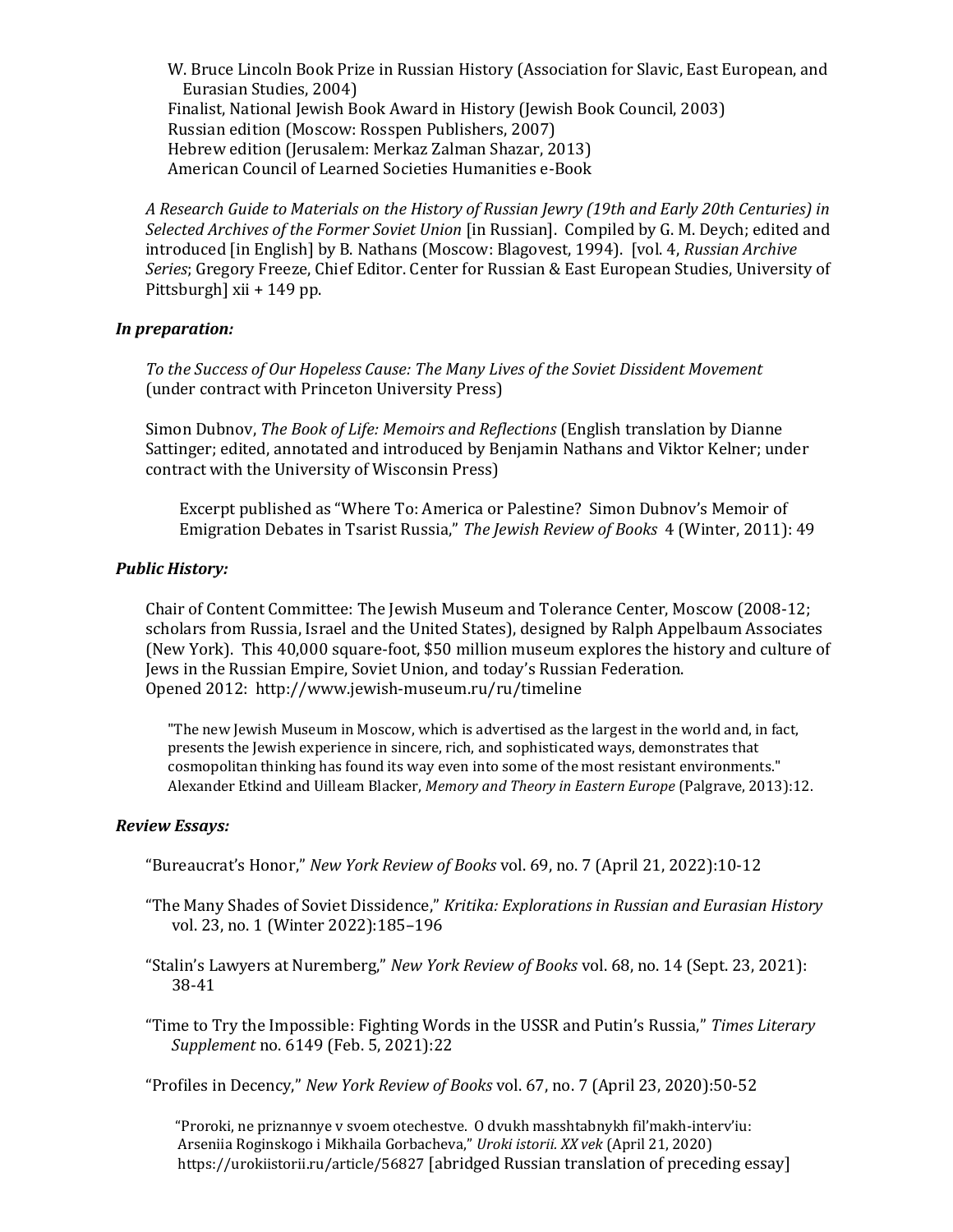"Portreta stin aksioprepeia," The Athens Review of Books (June 13, 2020) https://athensreviewofbooks.com/arxeio/teyxos118/4506-portreta-stin-aksioprepeia [Greek translation of preceding essay]

"Rewriting Human Rights," New York Review of Books vol. 66, no. 19 (Dec. 5, 2019):44-48

"Helsinki Syndrome: Human Rights and International Diplomacy," Times Literary Supplement no. 6038/9 (Dec. 21 & 28, 2018), The Human Rights Issue:6-7

"To Hell and Back," New York Review of Books vol. 65, no. 19 (Dec. 6, 2018):34-36

"Bolshevism's New Believers," New York Review of Books vol. 64, no. 18 (Nov. 23, 2017):18-21

 "Nai-novata saga za ruskata revolutsiia," Kultura vol. 61, no. 40 (Nov. 24, 2017):10 [Bulgarian translation of preceding essay]

 Reprinted in the Cuban on-line journal Patrias: Actos y letras Año IV, Vol. 13 (April/June 2019) https://www.patrias-actosyletras.com/nathans-bolshevism-s-new-believers

- "The Ukrainian Famine: The Making of a Mass Murder," The Economist vol. 424, no. 9060 (Sept. 30, 2017): 76-77
- "Russia: The Joyful New Activism," New York Review of Books vol. 64, no. 13 (August 17, 2017): 51-54

"The Real Power of Putin," New York Review of Books vol. 63, no. 14 (Sept. 29, 2016): 88-92

 "Prawdziwa władza Putina. Czy Rosja to imperium bez końca," Gazeta Wyborcza (Oct. 8, 2016) [Polish translation of preceding essay]

 "El verdadero poder de Putin," Política exterior (Sept./Oct. 2017):2-8 [Spanish translation of preceding essay]

 "Istinnaia sila Putina," Rossiia segodnia (Sept. 25, 2016) http://inosmi.ru/politic/20160925/237913553.html [Russian translation of preceding essay]

 "I pragmatikí dýnami tou Poútin," The Athens Review of Books (November 3, 2016) https://athensreviewofbooks.com/arxeio/teyxos78/3595-i-pragmatiki-dynami-tou -poytin [Greek translation of preceding essay]

"Like It or Not, They Too Are Fellow Netizens," Los Angeles Review of Books (April 18, 2014) https://lareviewofbooks.org/review/like-fellow-netizens/

"Thawed Selves: A Commentary on the Soviet First Person," Kritika: Explorations in Russian and Eurasian History vol. 13, no. 1 (Winter 2012):177–183

"Questioning in the Darkness," The Jewish Review of Books (Spring 2012):34-35

"Uncertainty and Anxiety," The Nation vol. 293, no. 13 (Sept. 26, 2011):31-35

"The Wild Desire to Leave," The Nation vol. 291, no. 22 (Nov. 29, 2010):34-36

"When Did Your Eyes Open?" London Review of Books vol. 32, no. 9 (May 13, 2010):25-26

with Kevin Platt: "Sotsialisticheskaia po forme, neopredelennaia po soderzhaniiu: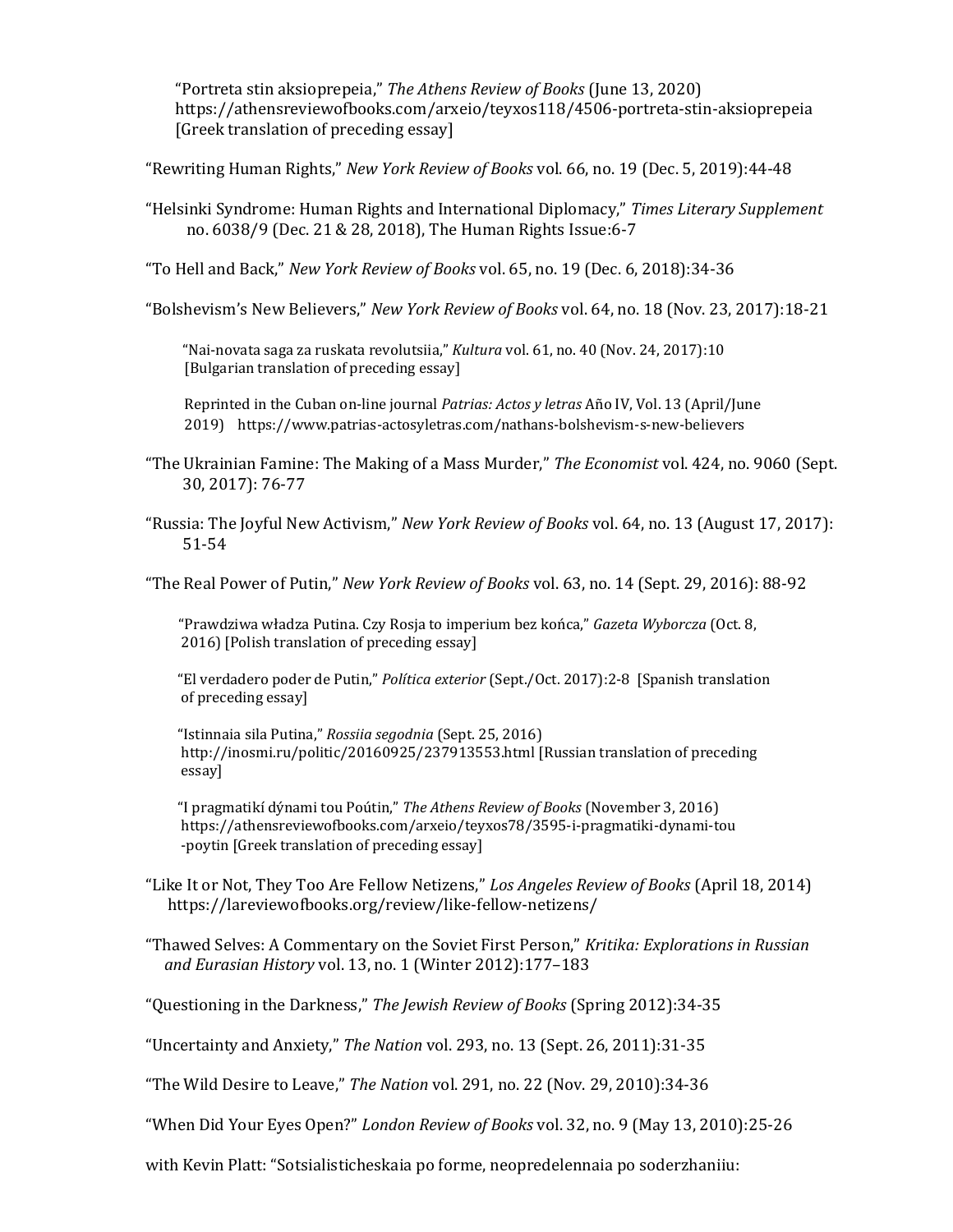pozdnesovetskaia kul'tura i kniga Alekseia Iurchaka, Vse bylo navechno, poka ne konchilos'," Novoe literaturnoe obozrenie no. 101 (2010): 167-184

- -----, "Socialist in Form, Indeterminate in Content: The Ins and Outs of Late Soviet Culture," Ab Imperio no.2 (2011):301-324 [revised and expanded version of preceding essay]
- "Habermas's 'Public Sphere' in the Era of the French Revolution," French Historical Studies vol. 16, no. 3 (Spring 1990):620-644

#### Articles and Chapters:

"Victor Yefimovich Kelner, 1945–2021," Jewish Quarterly Review Vol. 112, No. 2 (Spring 2022):228–233

"Refuseniks and Rights-Defenders: Jews and the Soviet Dissident Movement," in Kenneth Moss, Benjamin Nathans, and Taro Tsurumi, eds., From Europe's East to the Middle East: Israel's Russian and Polish Lineages (Philadelphia: Penn Press, 2021):362-375

"Moskauer Menschenrechtler an Amnesty International (1973)" [Moscow Human Rights Activists to Amnesty International (1973)] in Daniel Stahl, ed., Quellen zur Geschichte der Menschenrechte: Kommentierte Schlüsseltexte [Sources on the History of Human Rights: Key Texts with Commentary] [Schriftenreihe Menschenrechte im 20. Jahrhundert; Bd. 2] (Göttingen: Wallstein Verlag, 2020):171-84 http://geschichtemenschenrechte.de/schluesseltexte/moskauer-menschenrechtler-an-amnesty-international/

"Human Rights Defenders within Soviet Politics," in Riccardo Cucciolla, ed., Dimensions and Challenges of Russian Liberalism [Philosophy and Politics - Critical Explorations Vol. 8] (Cham, Switzerland, 2019):63-72

"Talking Fish: On Soviet Dissident Memoirs," Journal of Modern History 87 (September 2015):579-614

 "Zagovorivshie ryby: O memuarakh sovetskikh dissidentov," in Anatoly Pinsky, ed., Posle Stalina: Pozdnesovetskaia sub"ektivnost' (1953-1985) [After Stalin: Late Soviet Subjectivity (1953-1985)] (St. Petersburg: Izdatel'stvo evropeiskogo universiteta v Sankt-Peterburge, 2018): 398-443 [Russian translation of the preceding article]

"Torah, Tanks, and Tech: Moscow's Jewish Museum," East European Jewish Affairs vol. 45, no. 2 (2015):1-3

"Samoopredelenie na fone obraza 'drugogo'": Kommentariia [Self-Fashioning Against the Image of "the Other": A Comment], in Jochen Hellbeck, Nikolai Mikhailov et al., eds., Chelovek i lichnost' v istorii Rossii konets XIX - XX vek [History and Subjectivity in Russia in the Late 19th and 20th Centuries] (St. Petersburg: Nestor-Istoriia, 2013):386-88

"Coming to Terms with Late Soviet Liberalism," Ab Imperio no. 1 (2013):175-182

"The Disenchantment of Socialism: Soviet Dissidents, Human Rights, and the New Global Morality," in Jan Eckel and Samuel Moyn, eds., The Breakthrough: Human Rights in the 1970s (Philadelphia: Penn Press, 2013):33-48

 "Die Entzauberung des Sozialismus: Sowjetische Dissidenten, Menschenrechte und die neue globale Moralität," in Jan Eckel and Samuel Moyn, eds., Moral für die Welt? Menschenrechtspolitik in den 1970er Jahren (Göttingen: Vandenhoeck & Ruprecht, 2012):100-119 [German translation of the preceding article]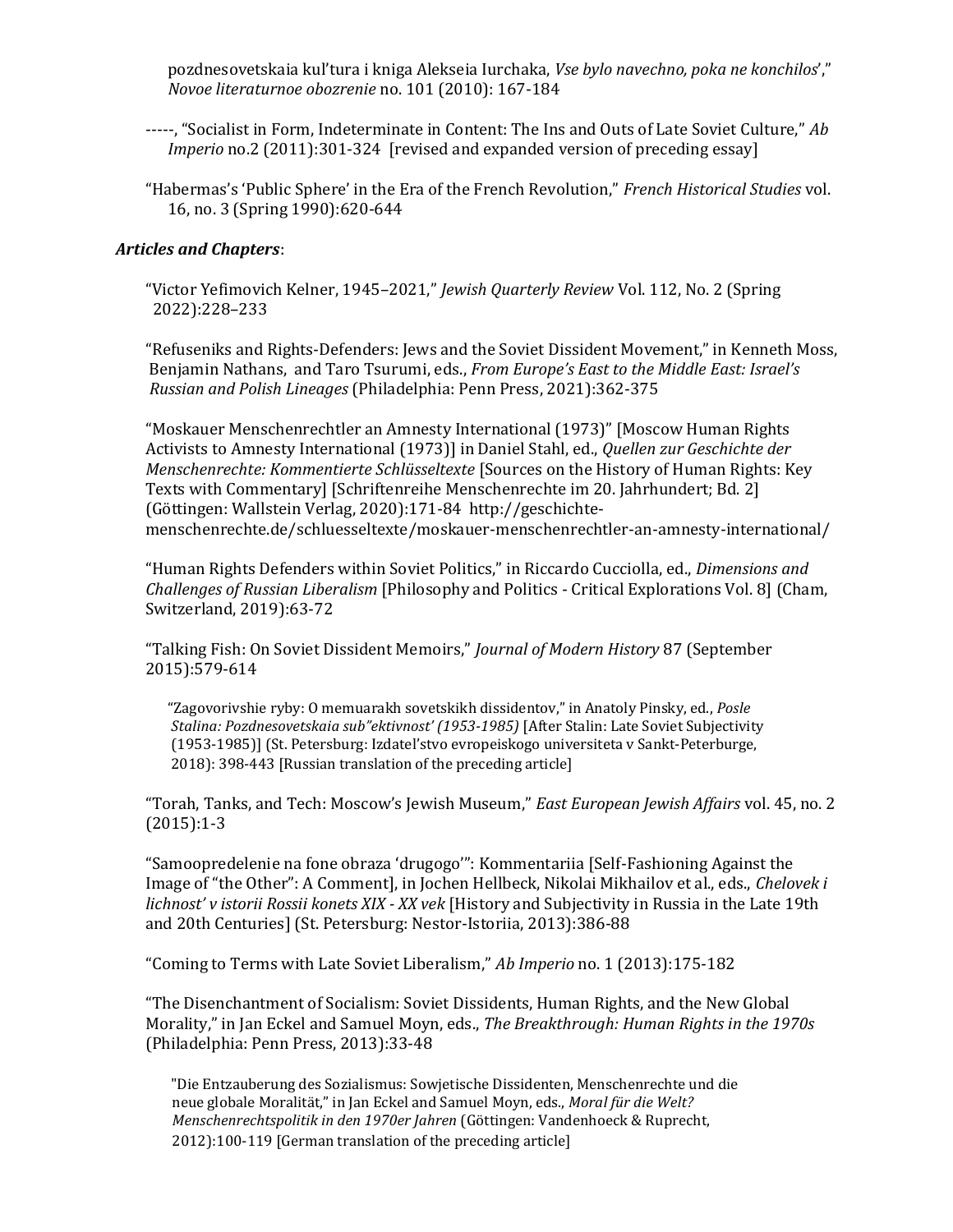"Soviet Rights-Talk in the Post-Stalin Era," in Stefan-Ludwig Hoffmann, ed., Human Rights in the Twentieth Century (Cambridge, UK: Cambridge University Press, 2011):166-190

"Introduction," in Stefani Hoffman and Ezra Mendelsohn, eds., The Revolution of 1905 and Russia's Jews: A Turning Point? (Philadelphia: Penn Press, 2008):1-12

"The Dictatorship of Reason: Aleksandr Vol'pin and the Idea of Rights under 'Developed Socialism'," Slavic Review vol. 66, no. 4 (Winter, 2007):630-663

"A 'Hebrew Drama': Lilienblum, Dubnow, and the Idea of 'Crisis' in East European Jewish History," Jahrbuch des Simon-Dubnow-Instituts/Simon Dubnow Institute Yearbook vol. 5 (2006):211-231

 "'Evreiskaia drama': lichnost', kollektiv, i problema krizisa v russko-evreiskoi istorii," in Oleg Budnitskii, ed., Istoriia i kul'tura rossiiskogo i vostochnoevropeiskogo evreistva: novye istochniki, novye podkhody [The History and Culture of Russian and East European Jewry: New Sources, New Approaches] (Moscow, 2004):10-30 [Russian translation of the preceding article]

"Jews," in Dominic Lieven, ed., The Cambridge History of Russia. Vol. 2: Imperial Russia, 1689- 1917 (Cambridge, UK: Cambridge University Press, 2006):184-201

"In and Out of Class: Reginald Zelnik as Teacher and Mentor," in Reginald E. Zelnik, Perils of Pankratova: Some Stories from the Annals of Soviet Historiography: A Memorial Volume (Seattle: University of Washington Press, 2005):99-107.

American Council of Learned Societies Humanities e-Book

"Russko-evreiskaia vstrecha," [The Russian-Jewish Encounter] Ab Imperio vol. 4 (2003):21-40

"The Other Modern Jewish Politics: Integration and Modernity in Fin-de-Siècle Russia," in Zvi Gitelman, ed., The Emergence of Modern Jewish Politics: Bundism and Zionism in Eastern Europe (Pittsburgh: University of Pittsburgh Press, 2003):20-34

"Die Vereinigten Staaten - das gelobte Land der Osteuropaforschung?" [The United States - Promised Land of Slavic Studies?] Osteuropa vol. 49, no. 8 (August 1999):850-858

 Reprinted in Stefan Creuzberger et al., eds., Wohin steuert die Osteuropaforschung? Eine Diskussion (Cologne: Verlag Wissenschaft und Politik, 2000):125-133

"On Russian-Jewish Historiography," in Thomas Sanders, ed., Historiography of Imperial Russia: The Profession and Writing of History in a Multi-National State (Armonk, NY: M. E. Sharpe, 1999):397-432

 "Ob istoriografii rossiiskogo evreistva," Vestnik evreiskogo universiteta v Moskve vol. 6, no.24 (2002):163-206 [slightly expanded Russian translation of preceding article]

 "Beyn temis le-klio: ha-historiografiya ha-yehudit ba-imperiya ha-rusit ha-meukheret (1860-1917)," in Avraham Greenbaum, Israel Bartal and Dan Haruv, eds., Safra ve-sayafa: Shimon Dubnov, historiyon ve-ish tsibur (Jerusalem: Merkaz Zalman Shazar, 2010):13-46 [Hebrew translation of preceding article]

"Mythologies and Realities of Jewish Life in Pre-Revolutionary St. Petersburg," in Ezra Mendelsohn, ed., Studies in Contemporary Jewry vol. 15 [People of the City: Jews and the Urban Challenge] (1999):107-148

Reprinted as "The Jews of Late 19th-Century St. Petersburg," in George D. Jackson and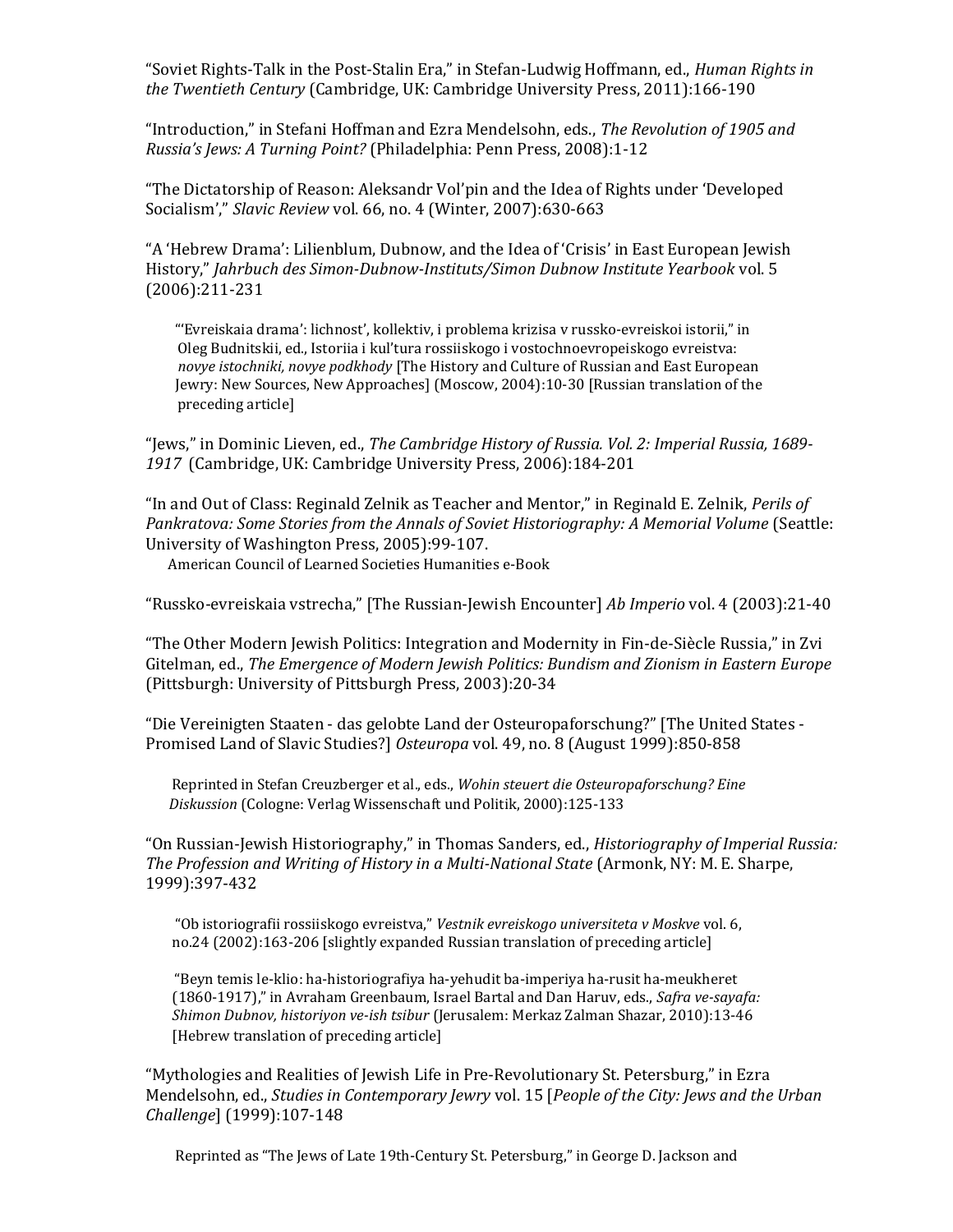Alexej Ugrinsky, eds., St. Petersburg 300: A Biography of the City (Lima, Peru: Universidad Nacional Mayor de San Marcos, 2008):85-134

"Jews, Law, and the Legal Profession in Late Imperial Russia," in Dmitrii Eliashevich, ed., Trudy po iudaike: istoriia i kul'tura vol. 5 (St. Petersburg, Russia: 1998):101-127

"Conflict, Community, and the Jews of Late Nineteenth-Century St. Petersburg," Jahrbücher für Geschichte Osteuropas vol. 44, no. 2 (Spring 1996):178-216

 "Za chertoi osedlosti: evrei v dorevoliutsionnom Peterburge," in Rossiiskaia imperiia v sovremennoi zarubezhnoi literature [The Russian Empire in Contemporary Foreign Scholarship], eds. Aleksei Miller, Pëtr Kabytov, and Paul W. Werth (Moscow: Novoe izdatel'stvo, 2005):634-687 [Russian translation of preceding article]

"Evrei, russkie, i 'evreiskii vopros' v Peterburge, 1855-1880," [Jews, Russians, and the 'Jewish Question' in St. Petersburg, 1855-1880], Vestnik evreiskogo universiteta v Moskve vol. 2, no. 6 (1994):18-31

#### Online Essays and Blogs:

"1968, Moscow Style: The Demonstration in Red Square," Forschungsstelle Osteuropa, Universität Bremen (August 2018) https://www.forschungsstelle.unibremen.de/de/13/20140605113358/20180822094701/.html

"The Constant Gardener," "Coming to Terms," and "Untidy Thoughts," part of the blog conversation "Myth, Memory, Trauma" in the Russian History Blog: An Experiment in Digital Russian History (May-June 2014) http://russianhistoryblog.org/author/ben/

### Reference Works:

"Samizdat," in John Merriman and Jay Winter, eds., *Europe Since 1914: Encyclopedia of the Age* of War and Reconstruction (Detroit: Charles Scribner's Sons, 2006), vol. 4:2290-2292

"Yehudim ve-liberalizm politi be-imperiya ha-rusi" [Jews and Political Liberalism in the Russian Empire]," in Yirmiyahu Yovel, ed., Zman yehudi khadash: tarbut yehudit be-idan khiloni [New Jewish Time – Jewish Culture in a Secular Age - An Encyclopedic View] (Jerusalem: Keter `Publishing House, 2007), vol. 2:6-8

"Estate System" and "St. Petersburg," in Gershon David Hundert, ed., The YIVO Encyclopedia of Jews in Eastern Europe (New Haven and London: Yale University Press, 2008), vol. 1:479-481 and vol. 2:1652-1657

#### Book Reviews:

Jewish Renaissance in the Russian Revolution. By Kenneth B. Moss (Cambridge, MA, 2009), 384 pp. Russian Review vol. 69, no.3 (July 2010):537

Jews in the Russian Army, 1827-1917: Drafted into Modernity. By Yohanan Petrovsky-Shtern (New York, 2009), 307 pp. Journal of Interdisciplinary History vol. 40, no. 4 (Spring 2010):611- 612

The Cambridge History of Russia. Vol. 3: The Twentieth Century. Edited by Ronald Grigor Suny (Cambridge, 2006), 842 pp. Journal of Modern History vol. 81 (September 2009):756-758

Das jüdische Jahrhundert. By Yuri Slezkine (Göttingen, 2006), 420 pp. Damals: Das Magazin für Geschichte und Kultur vol. 41, no.1 (January 2009):43-44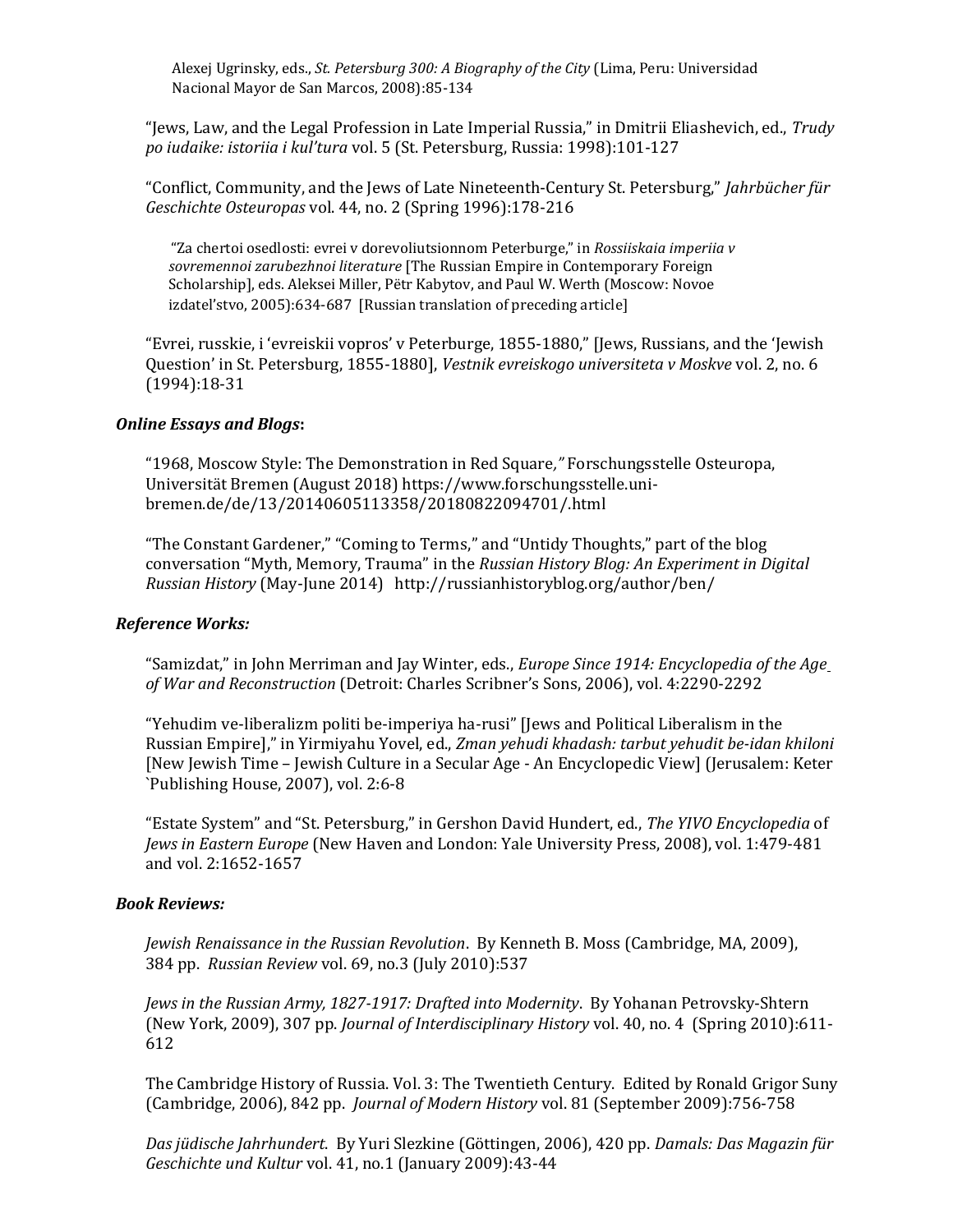Being for Myself Alone: Origins of Jewish Autobiography. By Marcus Moseley (Stanford, 2006), 650 pp. Biography: An Interdisciplinary Quarterly vol.31, no.2 (Spring 2008):297-303

From Newspeak to Cyberspeak: A History of Soviet Cybernetics. By Slava Gerovitch (Cambridge, 2002), 369 pp. Journal of Modern History vol.78, no.4 (December 2006):1010-1011

The Legacy of Soviet Dissent: Dissidents, Democratisation and Radical Nationalism in Russia. By Robert Horvath (London & New York, 2005), 293 pp. Slavic Review vol. 65, no.2 (Summer 2006):397-398

A People Apart: The Jews in Europe, 1789-1939. By David Vital (Oxford, 1999), 944 pp. Jewish Quarterly Review vol. 96, no.2 (Spring, 2006):288-295

Evrei i russkaia revoliutsiia: Materialy i issledovaniia. Edited by Oleg V. Budnitskii (Moscow-Jerusalem, 1999), 479 pp. Russian Review vol. 59, no. 3 (July 2000):468-469

To the Other Shore: The Russian Jewish Intellectuals Who Came to America. By Steven Cassedy (Princeton, 1997), 197 pp. Jewish Quarterly Review vol. 91, nos. 1-2 (2000):243-244

Stalin's Forgotten Zion: Birobidzhan and the Making of a Soviet Jewish Homeland. An Illustrated History, 1928-1996. By Robert Weinberg. With an Introduction by Zvi Gitelman. Photographs edited by Bradley Berman (Berkeley, 1998), 105 pp. East European Jewish Affairs vol. 28, no. 2 (Winter 1998-99):120-121

Between Tradition and Modernity: Haim Zhitlowski, Simon Dubnow, Ahad Ha-Am, and the Shaping of Modern Jewish Identity. By David H. Weinberg (New York, 1996), 385 pp. Nationalities Papers vol. 26, no. 4 (Dec. 1998):796-798

Founder of Hasidism: A Quest for the Historical Ba'al Shem Tov. By Moshe Rosman (Berkeley, 1996), 303 pp. Nationalities Papers vol. 25, no. 4 (Dec. 1997):786-788

Karaite Separatism in Nineteenth-Century Russia. By Philip E. Miller (Cincinatti, 1993), 252 pp. Slavic Review vol. 54, no. 1 (Spring 1995):178-179

### Translations:

[from German] Peter Bender, "The Superpower Squeeze," Foreign Policy vol. 65 (Winter 1986- 87):98-113

[from Russian] Dmitrii Eliashevich, "Censorship of Jewish Publications in the Russian Empire," in Gershon David Hundert, ed., The YIVO Encyclopedia of Jews in Eastern Europe (New Haven and London: Yale University Press, 2008), vol. 1:296-297

#### Opinion Pieces:

"Putin is Banning the Group that Documents Stalin's Crimes. That's Bad for Russia," The Washington Post (December 1, 2021)

https://www.washingtonpost.com/opinions/2021/12/01/putin-russia-memorial-societyliquidate/

 "The Sakharov Archives: A Vital Record of Human Rights History is in Danger," International Herald Tribune (Aug. 29, 2003) http://www.nytimes.com/2003/08/29/opinion/29iht-edben\_ed3\_.html

#### Editorial Consultancy: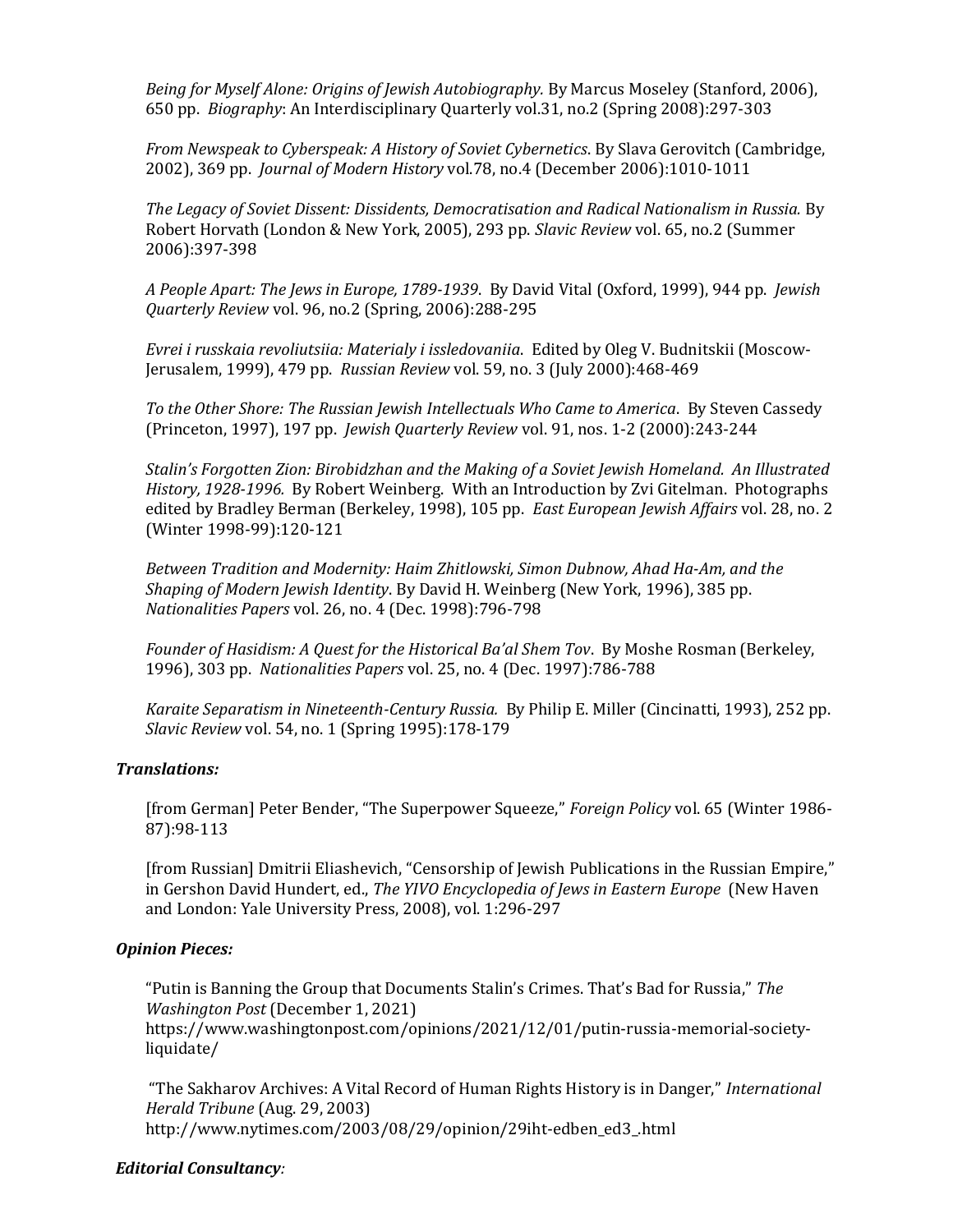New York University Shvidler Project: A six-volume history of Jews in the Soviet Union (2016-21)

# FELLOWSHIPS AND HONORS

| Senior Fellow and Marie Curie Fellow of the European Union, Freiburg Institute for Advanced                                                                         |  |
|---------------------------------------------------------------------------------------------------------------------------------------------------------------------|--|
| Studies (FRIAS), University of Freiburg (Germany), Spring 2020, Spring 2022                                                                                         |  |
| Fellow, Shelby Cullom Davis Center, Princeton University, Fall 2019<br>Open Society Foundation International Scholar, hosted by St. Petersburg State University and |  |
| the Higher School of Economics, St. Petersburg, Russia, November 2013 and April 2014                                                                                |  |
| John Simon Guggenheim Fellowship, 2012-13                                                                                                                           |  |
| Andrew W. Mellon Foundation, New Directions Fellowship for study at NYU Law School, 2007-                                                                           |  |
| 8 (supplemental award, spring 2010)                                                                                                                                 |  |
| Soviet Archives Workshop Fellowship, Hoover Institution, Stanford, July 2009                                                                                        |  |
| Certificate of Appreciation for Dedication to Teaching, Interfraternity Council at Penn, 2007,                                                                      |  |
| 2008                                                                                                                                                                |  |
| University of Pennsylvania Research Foundation, Faculty Fellowship, 2006                                                                                            |  |
| National Endowment for the Humanities, Collaborative Research Grant (together with Dr.                                                                              |  |
| Dianne Sattinger and Dr. Viktor Kelner), 2005-8                                                                                                                     |  |
| Lucius N. Littauer Foundation, Grant for Translation (Hebrew) of Beyond the Pale, 2005, 2011                                                                        |  |
| University of Pennsylvania Research Foundation Faculty Fellowship, 2005                                                                                             |  |
| Leonid Nevzlin Center for Research on Russian and East European Jewry at the Hebrew                                                                                 |  |
| University of Jerusalem, Grant for Translation (Hebrew) of Beyond the Pale, 2005                                                                                    |  |
| National Council for East European and Eurasian Research (NCEEER), Research Grant, 2003-4                                                                           |  |
| American Philosophical Society, Franklin Research Grant, 2003                                                                                                       |  |
| University of Pennsylvania Research Foundation Faculty Fellowship, 2003                                                                                             |  |
| Residential Fellowship, Center for Advanced Judaic Studies, University of Pennsylvania, Spring<br>2003                                                              |  |
| Lucius N. Littauer Foundation, Grant for Translation (Russian) of Beyond the Pale, 2002                                                                             |  |
| University of Pennsylvania Research Foundation Faculty Fellowship, 1999                                                                                             |  |
| Social Science Research Council (SSRC), Joint Committee on the Soviet Union and its Successor                                                                       |  |
| States, Postdoctoral Fellowship, 1997-99                                                                                                                            |  |
| Lucius N. Littauer Foundation, Book Project Grant, Fall 1997                                                                                                        |  |
| NCEEER, Research Grant, Spring and Summer 1997                                                                                                                      |  |
| Memorial Foundation for Jewish Culture (MFJC) Post-Doctoral Fellowship, 1996-97                                                                                     |  |
| American Council of Learned Societies Travel Grant, Summer 1996                                                                                                     |  |
| International Research & Exchanges Board (IREX) Short-Term Travel Grant for Research in                                                                             |  |
| Russia, Summer 1996                                                                                                                                                 |  |
| Russian and East European Institute (REEI/Indiana University) Mellon Faculty Travel Grant                                                                           |  |
| for Conference in St. Petersburg, Summer 1996                                                                                                                       |  |
| Indiana University Summer Faculty Fellowship, Summer 1996                                                                                                           |  |
| REEI Mellon Faculty Travel Grant, 1995<br>MFJC Dissertation Fellowship, 1992-93, 1994-95                                                                            |  |
| SSRC Dissertation Fellowship, 1992-93                                                                                                                               |  |
| U.C. Berkeley Regents Fellowship, 1992-93                                                                                                                           |  |
| SSRC Research & Development Grant (jointly with Professor G. M. Deych), for preparation of a                                                                        |  |
| guide to materials on Russian-Jewish history in Russian archives, 1991-93                                                                                           |  |
| Fulbright-Hays Doctoral Dissertation Research Abroad Fellowship, 1991-92                                                                                            |  |
| IREX Fellowship for Long-Term Research in the USSR, 1991-92                                                                                                         |  |
| SSRC Graduate Training Fellowship, 1989-91                                                                                                                          |  |
| IREX Developmental Fellowship for study of Yiddish and Hebrew, 1989-90                                                                                              |  |
| U.C. Berkeley Slavic Center Fellowship for study at the Hebrew University of Jerusalem,                                                                             |  |
| Summer 1989                                                                                                                                                         |  |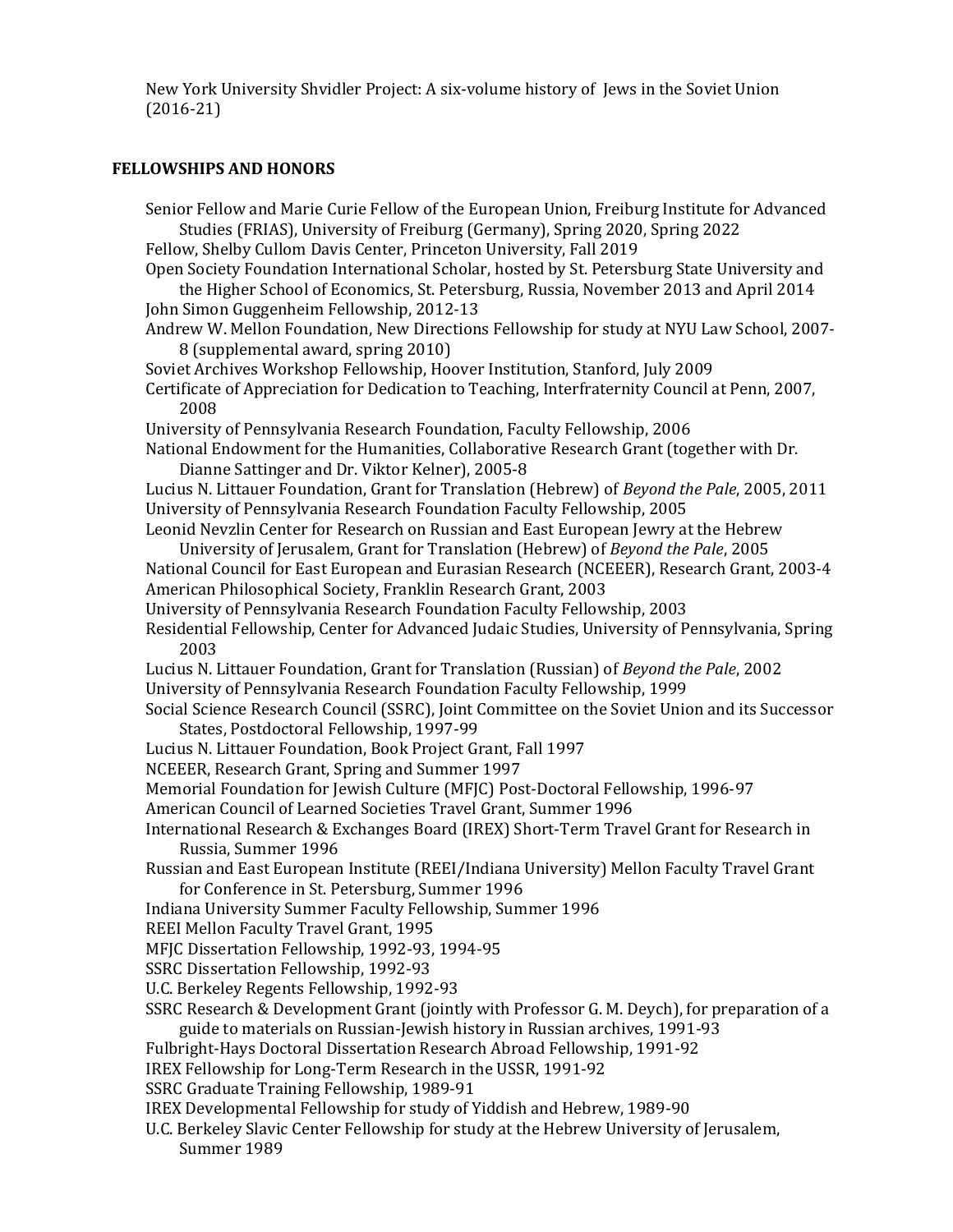FLAS (Foreign Language and Area Studies) Fellowship for study at Middlebury College, Summer 1988

Andrew W. Mellon Foundation, Mellon Fellowship in the Humanities, 1987-89 Benjamin Goor Graduate Essay Prize in Jewish Studies, 1988 (U.C. Berkeley) SSRC Language Training Fellowship for study at Indiana University, Summer 1986 DAAD (German Academic Exchange Service) Fellowship for study in Germany, 1984-85

### PAPERS DELIVERED

- "'Prologue' and 'Taking the Initiative': Works in Progress Seminar" Memorial Society, Moscow, February 2022 (in Russian)
- "The Memorial Society of Russia: History and Prospects," Annual Board Meeting, Hoover Institution, Washington, D.C., February 2022
- "To the Success of Our Hopeless Cause: The Many Lives of the Soviet Dissident Movement" Russian/Soviet History Workshop, University of California at Berkeley, February 2022
	- Forschungsstelle Osteuropa, Universität Bremen (Germany), January 2022
	- Center for Russia, East Europe, and Central Asia, University of Wisconsin-Madison, September 2021
	- https://soundcloud.com/user-601521000/to-the-success-of-our-hopeless-cause-themany-lives-of-soviet-dissidents-ben-nathans

"Andrei Sakharov's Politics of Human Rights"

Sakharov Centenary Seminar: Sakharov's Legacy in Russia and Beyond, Davis Center for Russian and Eurasian Studies, Harvard University, May 2021 https://www.youtube.com/watch?v=AXGodf2x9mU

"Law, Rights, and Dissent under Soviet Socialism" Shelby Cullom Davis Center for Historical Studies, Princeton University, October 2019

"Refuseniks and Rights-Defenders: Jews and the Soviet Dissident Movement"

- Center for Jewish Studies, University of California at Berkeley, February 2022
- Jewish History Colloquium, George Washington University, October 2020
- Jewish Studies Program, Indiana University in Bloomington, October 2019
- Lecture Series on "Totalitarianism, Dissent and Democratic Institutions," Jewish Studies Program and Melikian Center for Russian, Eurasian & East European Studies, Arizona State University, March 2019
- International Conference: Mediating Israeli History and East European History, Saitama University, Tokyo, Japan, January 2015
- International Conference: Jewish Rights, Minority Rights, Human Rights? Towards a Historical Genealogy of the Human Rights Discourse in the Twentieth Century, Tel Aviv University, Israel, March 2015

"Torah, Tanks, and Tech: Moscow's Jewish Museum"

- The Reading Room, on-line lecture series sponsored by the National Library of Israel, October 2020 https://live-events.nli.org.il/english#vids
- From Ibrahim ibn Yakub to 6 Anielewicz Street: International Conference to Mark the Opening of the Core Exhibition of POLIN Museum of the History of Polish Jews, Warsaw, Poland, May 2015

"To the Success of Our Hopeless Cause: A History of the Soviet Dissident Movement" Freiburg Institute for Advanced Studies, University of Freiburg, May 2020 [via Zoom] Da'at Hamakom, Van Leer Institute and the Hebrew University in Jerusalem, July 2019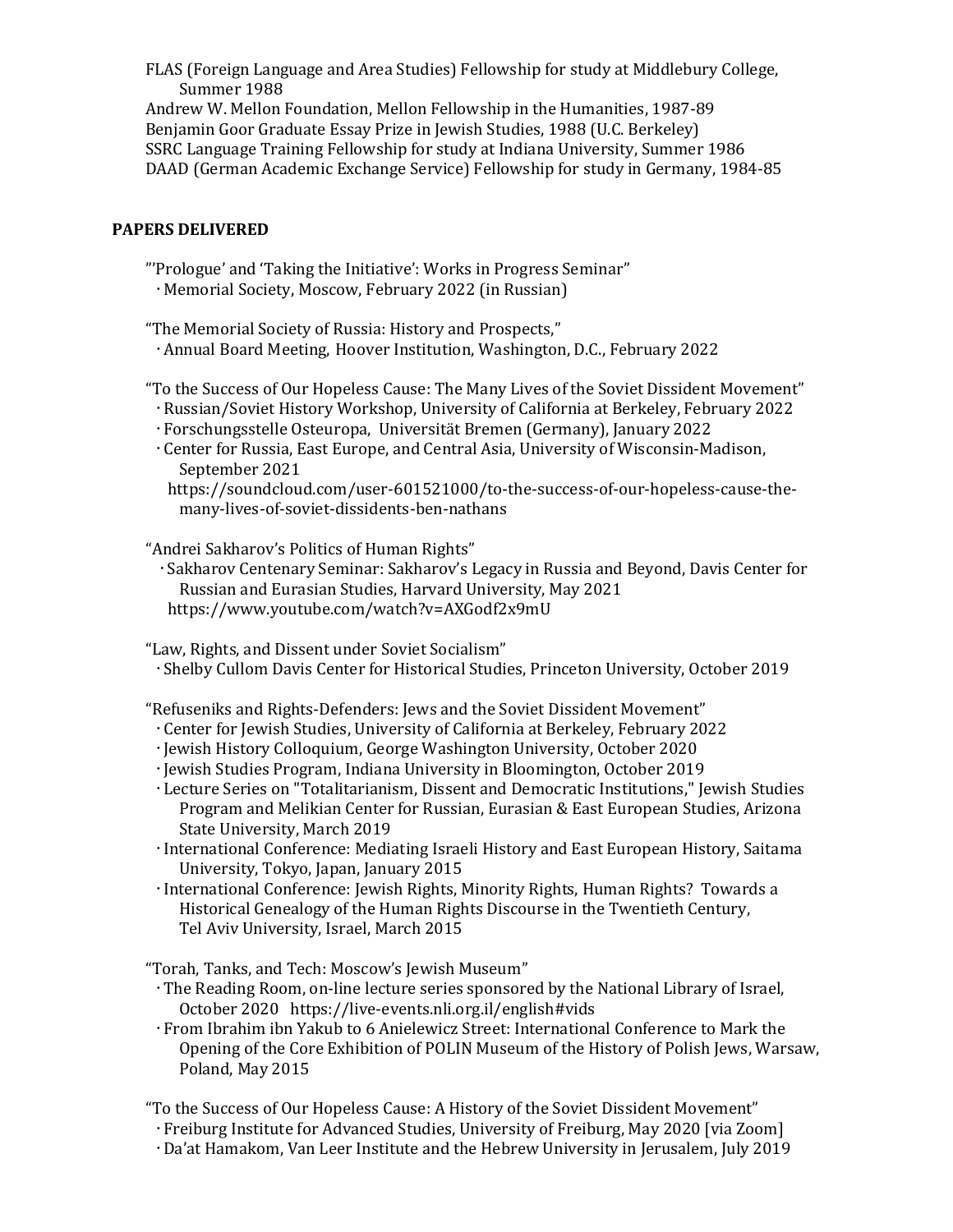- Annual Law & Literature Symposium, University of Southern California Law School, February 2016
- University of Michigan Russian/Soviet History Colloquium, November 2015
- Chicago Area Russian History Colloquium, University of Chicago, October 2015

"Simon Dubnov: History, Autobiography, Crisis" Hebrew University in Jerusalem, July 2019

"There is No Such Thing as Putinism, and Western Pundits Created It"

 International Conference, "Russia Under Putin," Fritt Ord Foundation, Oslo (Norway), November 2018

"Russian Nationalism Today"

 Workshop on "The Global Order in a New Age of Nationalism," Perry World House, University of Pennsylvania, April 2018

"Circle, Square, Network, Movement: Dissident Formations in Late Soviet Socialism" Center for Russian, East European, and Eurasian Studies, Stanford University, February 2018

Forschungsstelle Osteuropa, Universität Bremen (Germany), December 2015

- Institut for Osteuropäische Geschichte, Universität Tübingen (Germany), December 2015
- Center for Russia, East Europe, and Central Asia, University of Wisconsin-Madison, October 2015

"Human Rights Defenders within Soviet Politics"

 International Workshop on Dimensions and Challenges of Russian Liberalism, University of Turin (Italy), October 2017

"A Movement of a New Type"

Posen Family Center for Human Rights, University of Chicago, April 2017

"Chain Reaction: From Protest to Movement"

- Jordan Center Colloquium Series, New York University, February 2017
- Washington D.C. Russian History Workshop, Georgetown University, October 2016

"The Moscow Jewish Museum and Tolerance Center in the Context of Putin's Russia,"

 Center for Jewish History, New York City, January 2016 - http://cjh.org/p/45 [select "Jan 10, 2016: Jewish Museums in the 21st Century"; paper begins at 160:00] Covered by Elizabeth Denlinger, "Jewish Museums Leave Nostalgia in the Dust," The Jewish Week (January 13, 2016)

http://jewishweek.timesofisrael.com/jewish-museums-leave-nostalgia-in-the-dust/

"Trust, Networks, Dissent: Revisiting the Sinyavsky/Daniel Affair"

 "Abschied von der Gewalt: Das Tauwetter in der Sowjetunion und im Ostblock," Humboldt University, Berlin, December 2013 [in German]

Keynote Address, "Mobilization & Movement in Eastern Europe & Eurasia," Rutgers University, March 2014

"Talking Fish: On Soviet Dissident Memoirs"

- International Conference: Subjectivity in the Late Soviet Union (1953-1985), European University in St. Petersburg, April 2014 [in Russian]
- Annual Conference of the Association for Slavic, East European, and Eurasian Studies, Boston, November 2013
- Conference in Memory of Prof. Nicholas Riasanovsky, University of California at Berkeley, October 2012
- Workshop (kruzhok) on Russian history and culture, University of Pennsylvania, April 2012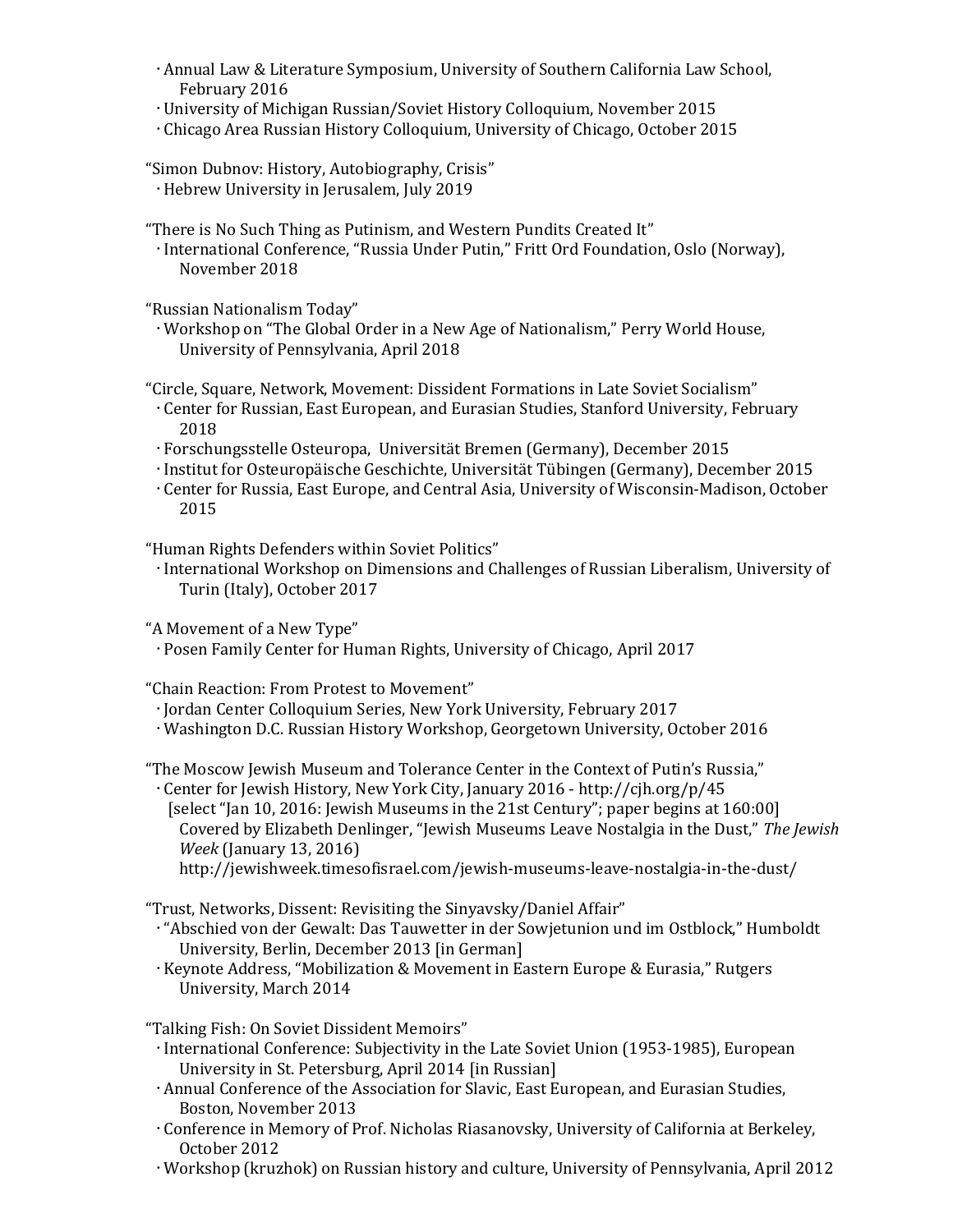- International Conference: The End of the Soviet Union? Origins and Legacies of 1991, Forschungsstelle Osteuropa, Universität Bremen (Germany), May 2011
- "From the Other Shore: Amnesty International and Soviet Dissidents"
	- Annual Conference of the Association for Slavic, East European, and Eurasian Studies, Chicago, November 2017
	- Conference in honor of Michael Geyer: Does Human Rights Have a History? University of Chicago, April 2015
	- Cummings Center for Russian and East-Central European Studies, Tel Aviv University (Israel), March 2015
	- Seminar on "Boundaries of History," Department of History, Higher School of Economics, St. Petersburg (Russia), November 2013 http://spb.hse.ru/history/news/117461472.html
	- Department of History, Ohio State University (Columbus), April 2013
	- Department of Politics, University of Manchester (UK), March 2013
	- Distinguished Lectures in European History Series, Rutgers University (New Brunswick), November 2012
	- Workshop on Human Rights, University of California at Berkeley, October 2012
- "Civil Rights under Soviet Socialism"
	- Department of History, University of Illinois at Chicago, April 2013
- "The Legacy of Elena Bonner and Andrei Sakharov in Russia Today" Davis Center for Russian and Eurasian Studies, Harvard University, April 2013
- "Rights and Resistance," in the series "Resistance in Russia and Eastern Europe" Department of Slavonic Studies, Cambridge University (UK), March 2013

"Civil Rights under Soviet Socialism: Revisiting the 1966 Sinyavsky/Daniel Trial" Human Rights Seminar, University of California at Berkeley, October 2012

"History and Genealogy"

- Keynote address, joint conference of the Russian National Institute for Genealogical Research (St. Petersburg) and the International Institute of Jewish Genealogy (Jerusalem), Russian National Library, St. Petersburg, September 2012 [in Russian]
- "Soviet Dissidents and the Transnational History of the Cold War"

 Annual Conference of the Association for Slavic, East European, and Eurasian Studies, Washington, D.C., November 2011

"Documenting and Researching the Soviet Dissident Movement"

- International Conference: Nonconformism and Dissent in the Soviet Bloc: Guiding Legacy or Passing Memory?, Columbia University, Harriman Institute, Ukrainian Studies Program, March 2011 http://www.youtube.com/watch?v=bEmD\_tm7LJ4, starting at 52:14
- "Human Rights and Jewish History in the Long Twentieth Century" Annual Conference of the Association for Jewish Studies, Boston, December 2010

"Was Dubnov an Ideological Thinker?"

 Conference: Simon Dubnov on the 150th Anniversary of his Birth,YIVO Institute for Jewish Research, Center for Jewish History, NYC, October 2010

"Soviet Dissidents and Human Rights"

 International Conference, "A New Global Morality? The Politics of Human Rights and Humanitarianism in the 1970s," Freiburg Institute for Advanced Studies, Universität Freiburg (Germany), June 2010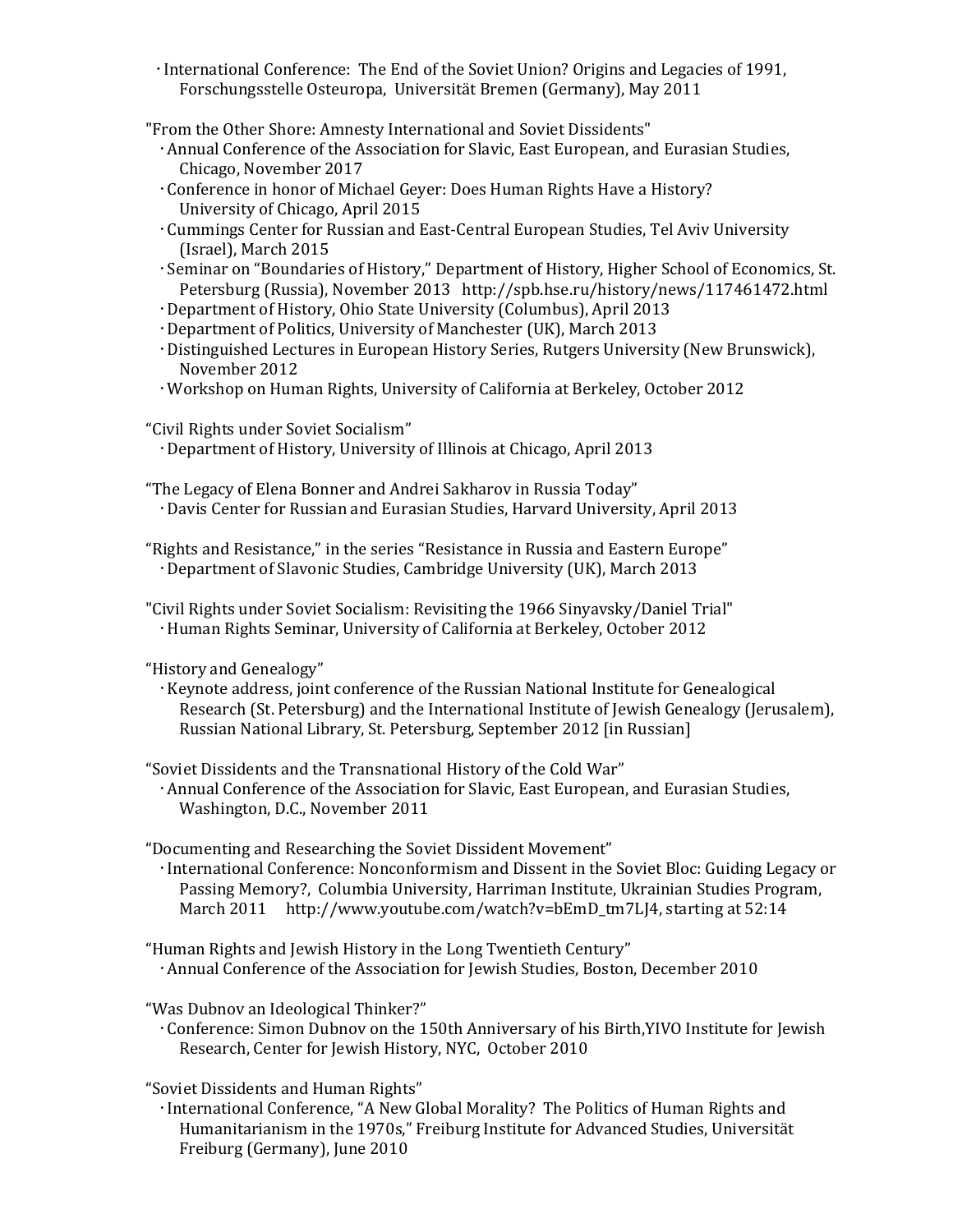"Socialism Demagnetized: New Approaches to the Post-Totalitarian Era of Soviet History" Keynote Address, International Symposium, "The Thaw: Visual Culture and Beyond," University of Pennsylvania, April 2010

"Soviet Rights-Talk in the Post-Stalin Era"

- CCNY Human Rights Seminar, April 2018
- Triangle Intellectual History Seminar, Duke University, May 2011
- Forschungsstelle Osteuropa, Universität Bremen (Germany), November 2010
- École des Hautes Études en Sciences Sociales, Paris, March 2010
- Russian/Soviet History Workshop, University of California at Berkeley, December 2009
- International Conference, "The Decline of the West? The Fate of the Atlantic Community after the Cold War," University of Pennsylvania, October 2009
- Annenberg Seminar, Department of History, University of Pennsylvania, September 2009
- Center for European Studies and Stanford Law School, Stanford University, Feb. 2009
- International Workshop, "Human Rights in History," Temple University, December 2008
- International Workshop, "Human Rights in the Twentieth Century: Concepts and Conflicts," Wissenschaftszentrum Berlin für Sozialforschung (Germany), June 2008
- History Workshop, Georgetown University, May 2008

"The Soviet Dissident Movement in Historical Perspective"

- Department of History, Ohio State University (Newark), April 2013
- Humanities Center, University of Virginia, March 2011
- École des Hautes Études en Sciences Sociales, Paris, March 2010
- Institute of Slavic, East European, and Eurasian Studies, University of California at Berkeley, December 2009
- Soviet History Workshop, Hoover Institution Archives, July 2009
- Department of History, Universität Potsdam (Germany), June 2008

"Soviet Dissidents, the Cold War, and the Problem of Human Rights" Havighurst Center for Russian and Post-Soviet Studies, Miami University of Ohio, April 2008

"Historicizing Soviet Dissent: Between Embeddedness and Seclusion"

 25th Anniversary Conference, "The Other Europe," Forschungsstelle Osteuropa, Universität Bremen (Germany), June 2007

"The Legacy of Human Rights in Russia"

 International symposium, "Human Rights and Political Prisoners in Russia: A View from the Khodorkovsky Case," Penn Law School, Dec. 2006

"The Cold War, Soviet Dissent, and the Andrei Sakharov Archive"

- Davis Center for Russian and Eurasian Studies, Harvard University, March 2006
- "A 'Hebrew Drama': The Individual, the Collective, and the Problem of Crisis in Russian-Jewish History"
	- Petersburg Judaica, European University, St. Petersburg (Russia), September 2012 [in Russian]
	- École des Hautes Études en Sciences Sociales, Paris, March 2010
	- Simon-Dubnow-Institut für jüdische Geschichte und Kultur, Universität Leipzig (Germany), May 2006 [in German]
	- Jewish Studies Program, SUNY Binghamton, April 2006
	- Russian, East European, and Eurasian Center, University of Illinois at Champaign-Urbana, April 2005
	- Center for Advanced Judaic Studies, University of Pennsylvania, February 2003
	- Department of History, Northwestern University, February 2003
	- Center for Research on Russian and East European Jewry, Moscow, December 2003 [in Russian]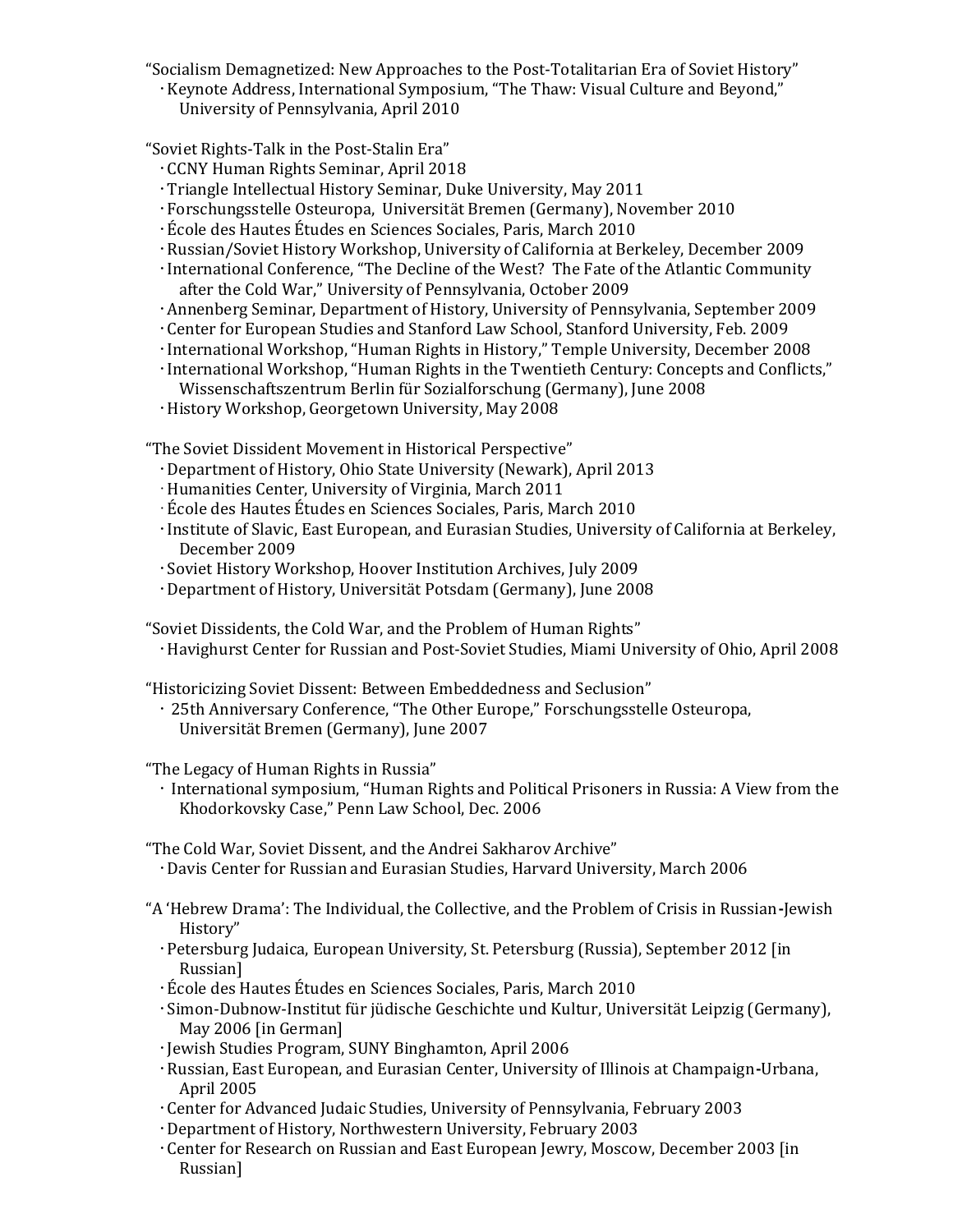"Beyond Mercurians and Appolonians: On Yuri Slezkine's The Jewish Century"

 International Conference, "How General is Jewish History?," Simon-Dubnow-Institut für jüdische Geschichte und Kultur, Universität Leipzig (Germany), September 2005

"Aleksandr Vol'pin and the Origins of the Soviet Human Rights Movement"

- International Conference on the "Thaw," University of California at Berkeley, May 2005
- Department of History, Stanford University, May 2005
- Slavic Studies khruzhok, University of Illinois at Champaign-Urbana, April 2005
- Department of History, Johns Hopkins University, April 2004
- Faculty Symposium, Lasalle University, October 2004
- International Conference "Intelligentsia: Russian and Soviet Science on the World Stage, 1860-1960," University of Georgia, Athens, October 2004
- CUNY Graduate Center, April 2004
- Department of History, University of Delaware, April 2003
- Department of History, Massachusetts Institute of Technology, February 2003
- Davis Center for Russian Studies, Harvard University, February 2003

Respondant, forum on Beyond the Pale: The Jewish Encounter with Late Imperial Russia Jewish Studies Program, University of Illinois at Champaign-Urbana, April 2005

"Lawyers and Socialist Legality under the Thaw"

- Annual Conference of the Association for Slavic, East European, and Eurasian Studies, Boston, December 2004
- Department of History and Law School, Stanford University, May 2005

"The State of American Research on Samizdat"

 International Conference, "Samizdat in Research and Archives - Taking Stock," Budapest (Hungary), sponsored by the Forschungsstelle Osteuropa (University of Bremen, Germany), May 2004

"Beyond the Pale: How Jews Became Modern in Tsarist Russia"

Bryn Mawr College, April 2005

- YIVO Institute for Jewish Research, Center for Jewish History, NYC, November 2002
- Lafayette College, Easton, PA, November 2002

"Historicizing Soviet Dissent"

 Annual Conference of the Association for Slavic, East European, and Eurasian Studies, Denver, November 2000

"Beyond the Pale: Jewish Life in St. Petersburg"

- Series on St. Petersburg at 300 and the Program in Jewish Studies, University of Michigan, September 2003
- St. Petersburg 300th Anniversary Conference, Hofstra University, November 2003
- "Higher Education and Empire in Fin-de-Siècle Russia: Jews, Russians, and the Imperial University"
	- Jewish Studies Program, Yale University, February 2003
	- Jewish Studies Colloquium, Cornell University, April 2002
	- Colloquium on Modern Russian History, Stanford University, February 1999
	- Center for Slavic and East European Studies, University of California at Berkeley, February 1999
	- Seminar on Slavic History and Culture, Columbia University, November 1999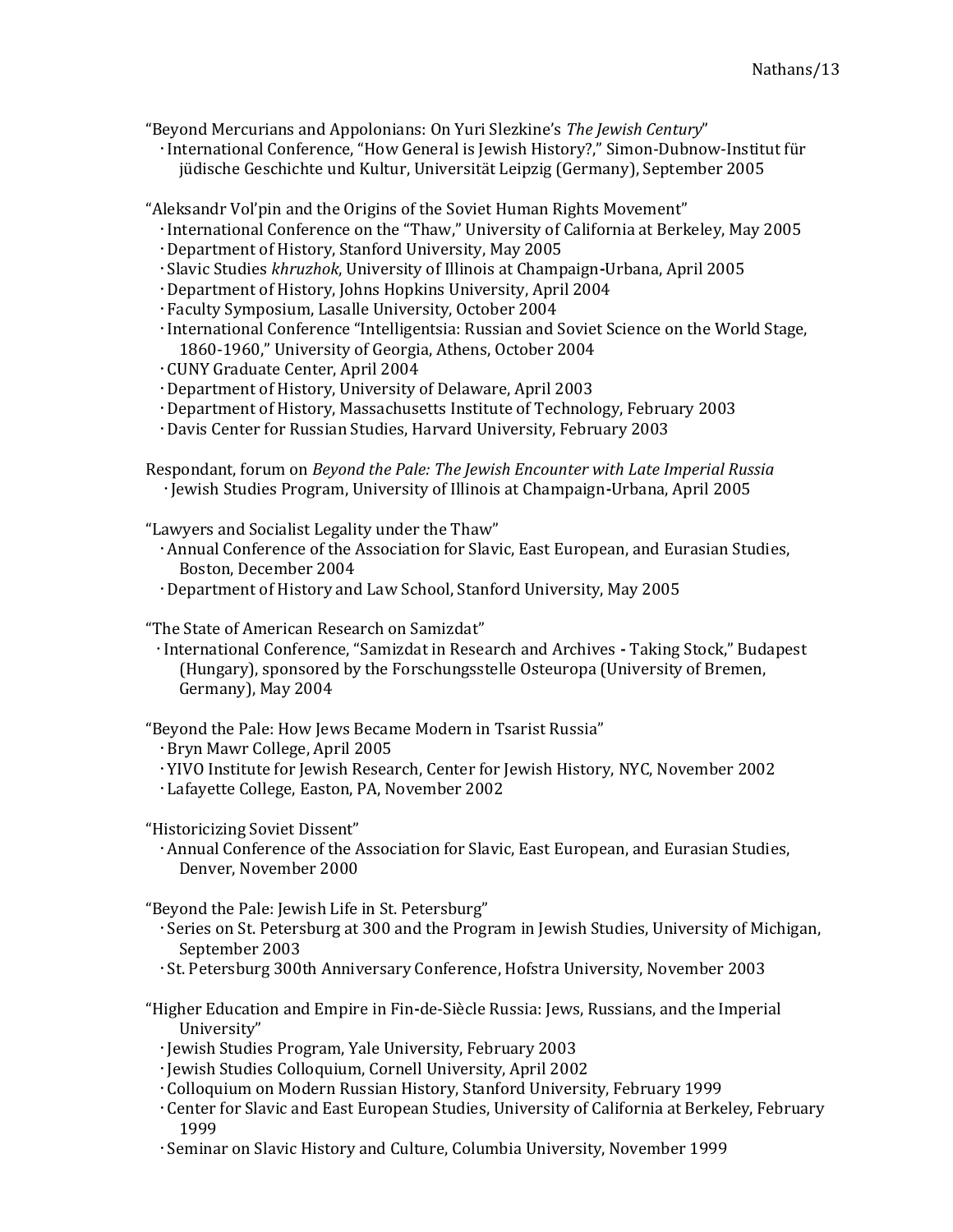- "Petersburg and the Pale: The Geography of Russian-Jewish Politics" Interdisciplinary Conference on "Urban Diasporas," Princeton University, April 2002
- "Andrei Sakharov: Science and Dissent in the Soviet Union" "Twentieth-Century Lives" public lecture series, University of Pennsylvania, March 2002
- "Pale Lines: Russians, Jews, and the Boundaries of Historical Knowledge, 1860-1930" Interdisciplinary Conference on "Borderlines," Syracuse University, April 2002
- "Russian Jewry in the European Mirror: Emancipation Revisited"
	- Princeton University, March 2001
	- University of Maryland, November 2000

"The Russian-Jewish Encounter: Beginnings and Endings" Conference on "Religion, Spirituality, and Identity in Modern Russia and Eurasia," University of Illinois at Champaign-Urbana, June 1999

- "Civil Society and Empire in Fin-de-Siècle Russia: The Case of the Legal Profession" Colloquium on European History, Cornell University, October 1998
- "Birobidzhan in Russian-Jewish History" Judah Magnes Museum/University of California at Berkeley, May 1998
- "The Other Modern Jewish Politics: Integration and Modernity in Fin-de-Siècle Russia" International Conference, "A Century of Modern Jewish Politics: The Bund and Zionism in Poland and Eastern Europe," University of Michigan, February 1998

"Jewish Life in the Countries of the Former Soviet Union"

 The Butler University Seminar on Religion and the Future of Europe, Indianapolis, March 1997

"Education and National Identity in Late Imperial and Early Soviet Russia"

Roundtable on the Russian-Jewish Intelligentsia, Annual Conference of the American Association for Slavic, East European, and Eurasian Studies, Boston, November 1996

"Jews and the Rule of Law in Late Imperial Russia"

- International Conference, "The Jews of Eastern Europe," St. Petersburg (Russia), July 1996 [in Russian]
- Association of Polish-Jewish Studies, Cambridge, Mass, October 1996
- History Department Faculty Seminar, Indiana University at Bloomington, October 1996

"The Problem of Jewish Emancipation in Imperial Russia"

Department of History, Brandeis University, October 1993

- Russian Research Center, Harvard University, November 1993
- Department of History, Indiana University at Bloomington, February 1994

"Beyond the Pale: The Jews of St. Petersburg in Late Imperial Russia"

- Center for European Studies, Harvard University, November 1994
- Whitney Humanities Center, Yale University, March 1995
- "Lawyers, Jews, and Other Russians: Ethnicity and the Legal Profession in Late Imperial Russia"
	- Annual Conference of the Association for Slavic, East European, and Eurasian Studies, Philadelphia, November 1994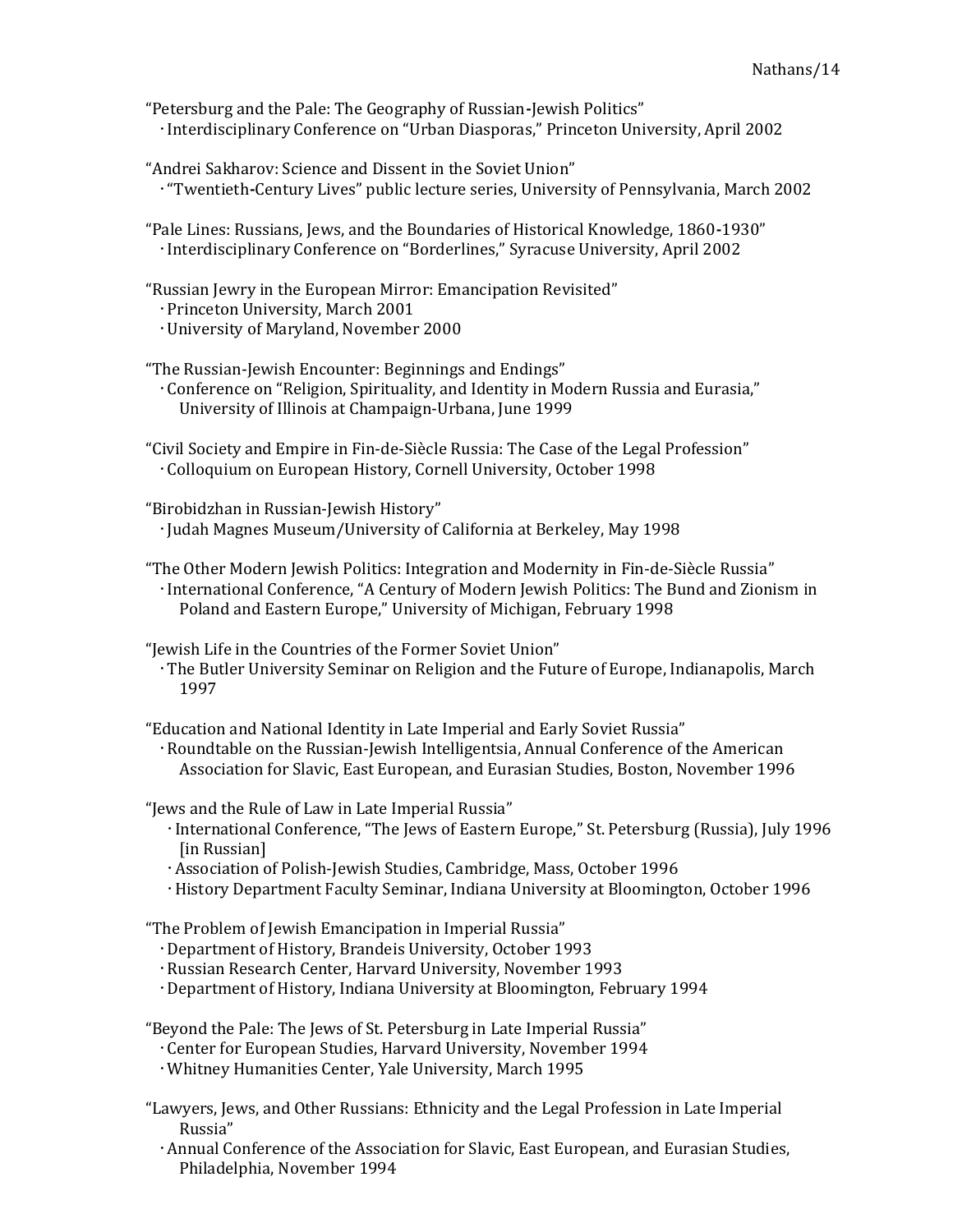"Jews, Russians, and the 'Jewish Question' in St. Petersburg, 1855-1880"

- Annual Conference of the American Historical Association, Washington, D.C., December 1992
- "Archival Materials from the Department of Police and Government Jewish Committees as Sources for the History of the Jews in Late Imperial Russia"
	- International Conference, "The Jews in Russia," St. Petersburg (Russia), June 1992 [in] Russian]

# PARTICIPATION AS DISCUSSANT IN SCHOLARLY PANELS

"The Leningrad Hijacking and the Jewish Emigration Movement"

 Film screening, "Operation Wedding," directed by Anat Zalmanson-Kuznetsov, Indiana University, Bloomington, February 2021

"Arsenii Borisovich Roginskii: A Dissident and Beyond"

 Film screening, "The Right to Memory," directed by Ludmila Gordon, Davis Center, Harvard University, April 2019

"Tamizdat Practices and Institutions"

Tamizdat: Publishing Russian Literature in the Cold War, Hunter College, December 2018

"The Socialist in 'Dissident' Milieus"

Annual Conference of the Association for Slavic, East European, and Eurasian Studies, Chicago, November 2017

"The Russian Revolution and the Jewish Question"

- Two Revolutions and Beyond: The 1917 Centennial, Columbia University, November 2017
- "Being a Jew in the Soviet Union: Findings from the *Comprehensive History of the Jews in the* Soviet Union"
- Joint symposium, YIVO Institute for Jewish Research, May 2017

"Russian American Relations in Historical Perspective"

Ioint symposium, European University of St. Petersburg and the University of Pennsylvania, Philadelphia, February 2016

"Literary Readings of Trial Narratives"

Annual Conference of the Association for Slavic, East European, and Eurasian Studies, Philadelphia, November 2015

"Life-Worlds of Late Soviet Socialism"

- Annual Conference of the Association for Slavic, East European, and Eurasian Studies, Boston, November 2013
- "On Anti-Jewish Violence: Rethinking the Pogrom in East European History" Symposium, YIVO/Center for Jewish History, New York, March 2012
- "On Paweł Maciejko's The Mixed Multitude: Jacob Frank and the Frankist Movement, 1755-1816" Symposium, Center for Advanced Judaic Studies, University of Pennsylvania, April 2011

"History and Subjectivity in Russia (late 19th – 20th Centuries)"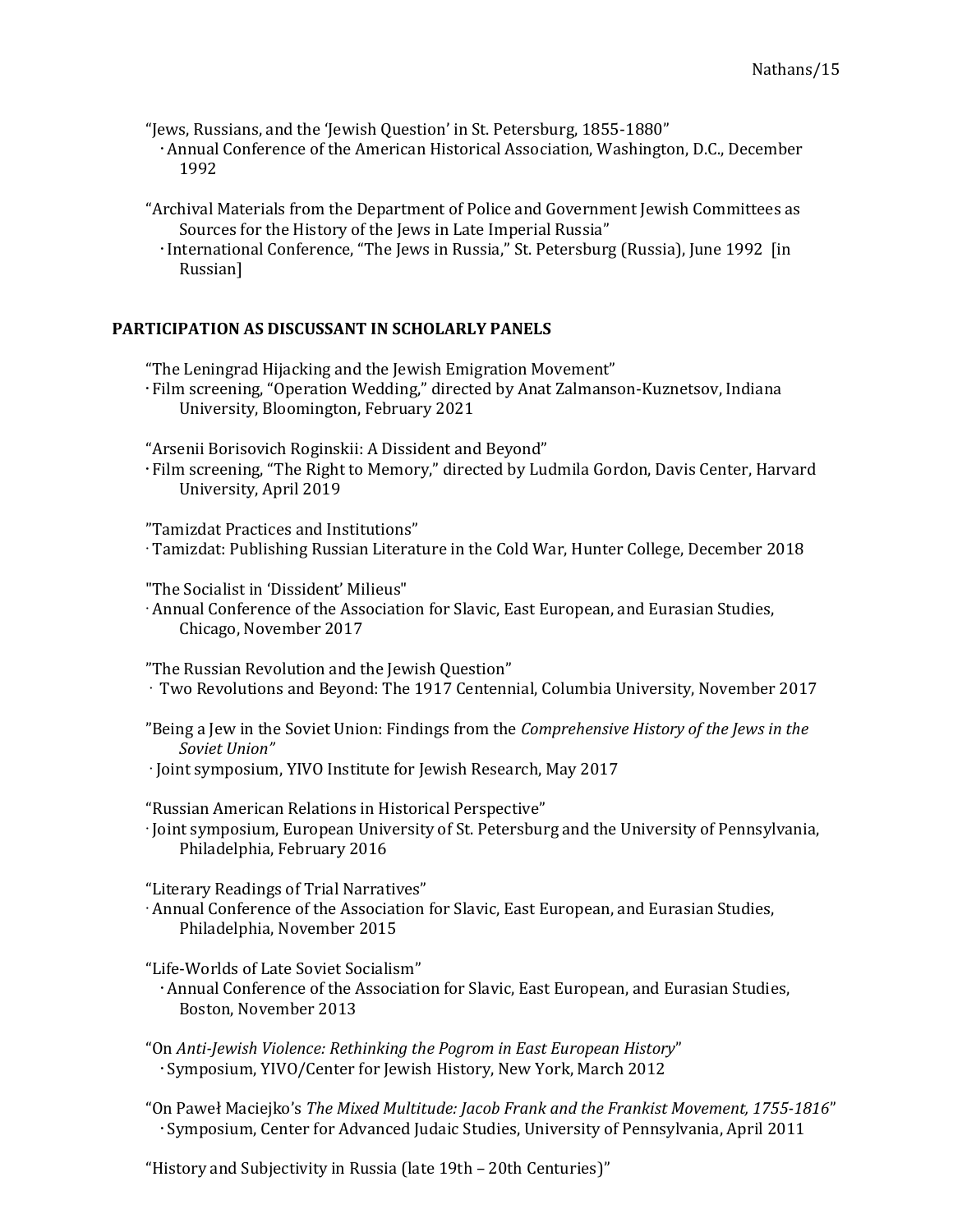- International Colloquium, Institute of History, Russian Academy of Sciences, St. Petersburg, June 2010
- "Soviet Selves In and Beyond Russia: New Themes, Problematics, and Approaches" Annual Conference of the Association for Slavic, East European, and Eurasian Studies, Philadelphia, November 2008
- "Intersections of Law, History and Identity Politics: Human Rights, Genocide, and 'Colored Revolutions' in the USSR/FSU"
	- Annual Conference of the Association for Slavic, East European, and Eurasian Studies, Philadelphia, November 2008

"Anti-Semitism in Freud's Case Histories"

 Freud, Franklin, and Beyond, University of Pennsylvania and the Philadelphia Psychoanalytic Institute, September 2008

"Beyond Eastern Europe: Jewish Cultures in Israel and the United States" International Conference, Rutgers University, March 2007

- "The Jewish Book: Material Texts and Comparative Contexts" Gruss Colloquium, University of Pennsylvania, Center for Advanced Judaic Studies, May 2006
- "Modern Jewish Literatures: Language, Identity, Writing" Gruss Colloquium, University of Pennsylvania, Center for Advanced Judaic Studies, May 2005
- "Russian Musical Culture of the 19th and 20th Centuries: An Interdisciplary Symposium" University of Pennsylvania, Department of Slavic Languages & Literatures, March 2004
- "Jewish History and Culture in Eastern Europe"
- Gruss Colloquium, University of Pennsylvania, Center for Advanced Judaic Studies, May 2003
- "Political Violence in Russia and the Soviet Union"  $\cdot$  Kritika Workshop on New Approaches to Russian and Soviet History, May 2002
- "East European Jews in the City: Community and Identity," Annual Conference of the Association for Jewish Studies, Washington, D.C., December 2001

"Ideology and the Propaganda of Health"

 Conference on "Inventing the Soviet Union: Language, Power, and Representation, 1917- 1945," Indiana University at Bloomington, November 1997

"Associational Life Among Jews in the Weimar Republic"

 International Conference, "Circles of Community: Collective Jewish Identities in Germany and Austria, 1918-1932," Indiana University at Bloomington, March 1996

"Continuity and Change in Russian History"

 Workshop on New Approaches to Russian and Soviet History, New York University, October 1995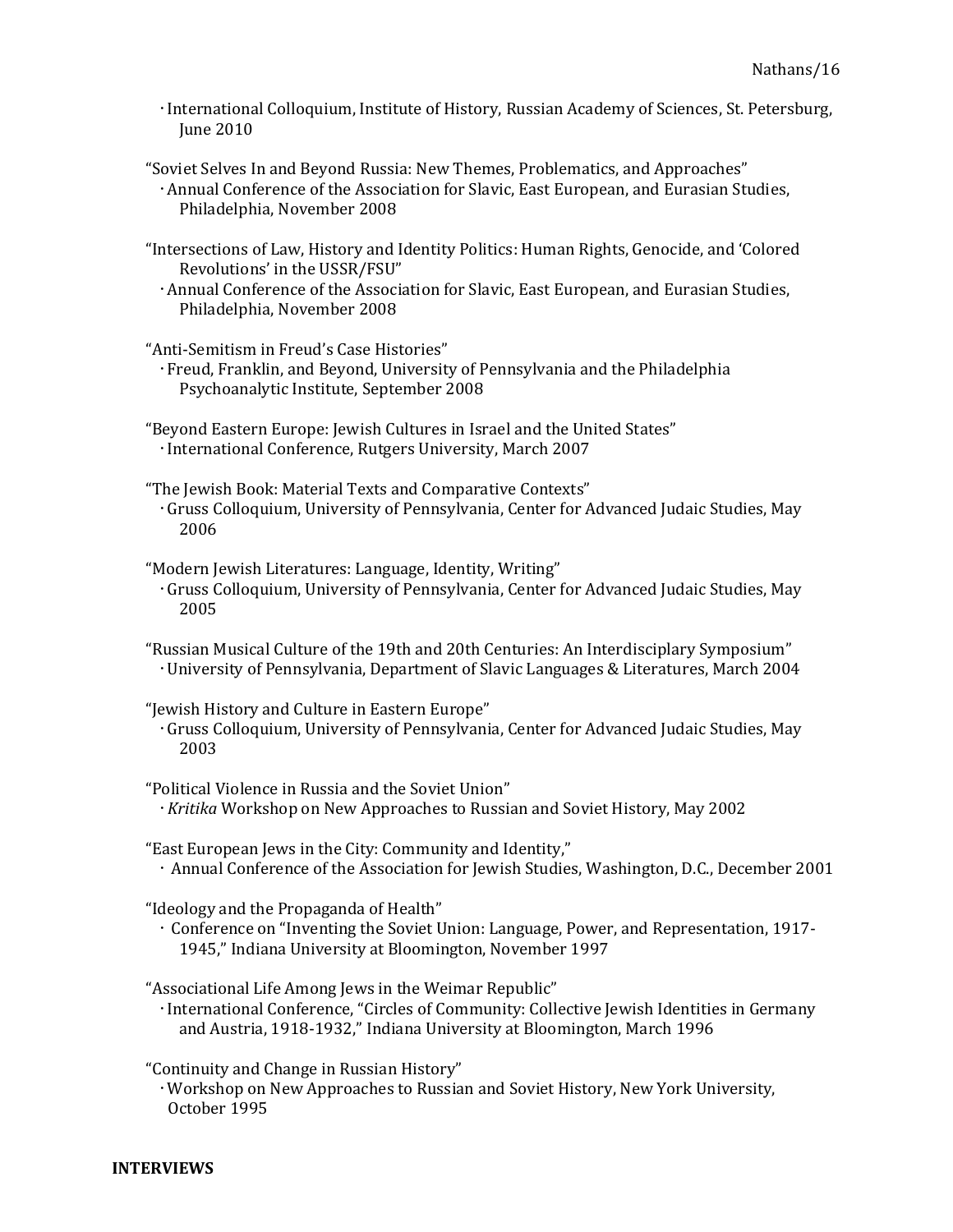- "Le motivazioni deliranti di Putin," La Repubblica, special issue "La Falsificazioni della Storia dall'Urss a Putin" (March 24, 2022)
- "Nazi Rhetoric about Ukraine," The World with Marco Werman (Public Radio International March 21, 2022) https://theworld.org/media/2022-03-21/nazi-rhetoric-about-ukraine
- "Ghosts of the Past in the Russian Invasion of Ukraine," Then & Now (UCLA Luskin Center for History and Policy - March 2, 2022) https://luskincenter.history.ucla.edu/
- "Russia's Attack on Ukraine Through the Lens of History," Penn Today (Feb. 28, 2022) https://penntoday.upenn.edu/news/russias-attack-ukraine-through-lens-history

 "Exploring the Russian Courts' Ruling to Liquidate the Memorial Society," broadcast on January 28, 2022 by the Program on New Approaches to Research and Security in Eurasia (PONARS Eurasia) https://blubrry.com/ponars/83794062/exploring-the-russian-courts-ruling-to -liquidate-the-memorial-society/

- "Putin's Attempt to Hide the Crimes of Stalinism," podcast broadcast on Dec. 30, 2021 by the New Books Networks https://newbooksnetwork.com/putins-attempt-to-hide-the-crimes-of-stalinism
- "Rights in Russia," video interview broadcast on Nov. 22, 2021 by "Rights in Russia" https://www.rightsinrussia.org/rights-in-russia-interview-19/
- "Russian Book World," radio interview broadcast on March 18, 2012 on "The Voice of Russia" http://english.ruvr.ru/radio\_broadcast/28742746/69001153.html
- "Crimea and a New Truman Doctrine," radio interview broadcast in Russian on March 15, 2014 on "Radio Free Europe" http://www.svoboda.org/audio/audio/1101445.html
- "Za chertoi, na ploshchadi, na bolotakh," interview published in Lekhaim 2/262 (February, 2014) http://www.lechaim.ru/ARHIV/262/inreview.htm

# PUBLIC TALKS

"Cold War or Cold Peace? America, Russia, and the New World Disorder" "History Speaking," Penn History Department, December 2021 https://www.history.upenn.edu/history-speaking

"How to Give a Lecture" Graduate Student Workshop on Teaching, Penn History Department, October 2021

- "Defying Putin: The Danger & Opportunity in Opposing Russia's President" Free Library of Philadelphia, October 2020 https://www.crowdcast.io/e/defying-putin-the-danger
- "Vladimir Putin's Russia and the New World Disorder" Cosmopolitan Club, Philadelphia, June 2019

"'For Your Freedom and Ours': Remembering the Red Square Protest of August 1968"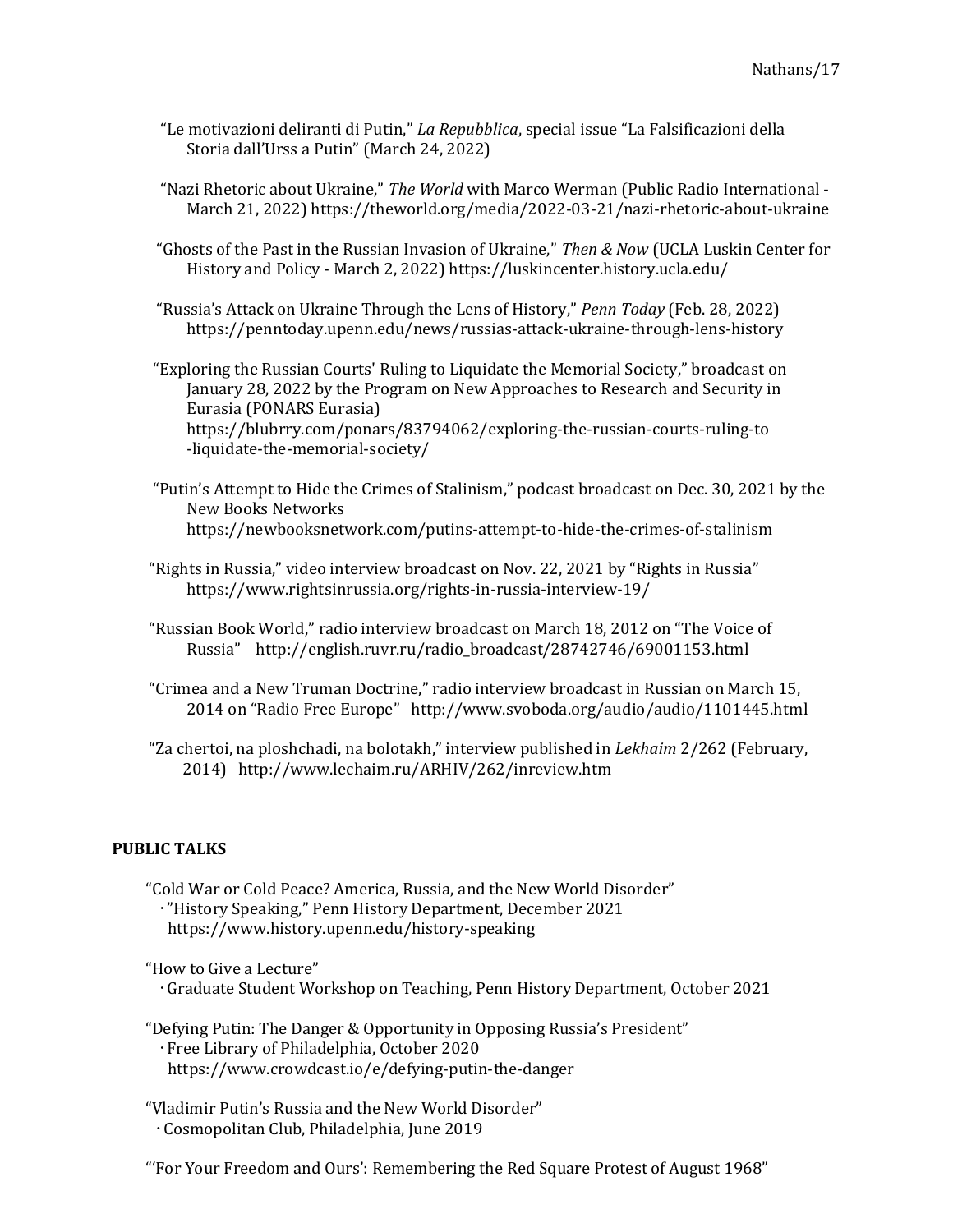Kennan Institute, Woodrow Wilson Center, Washington, D.C., September 2018 https://www.wilsoncenter.org/event/for-your-freedom-and-ours-remembering-the-redsquare-protest-august-1968

"Russia Beyond the Headlines"

- Harrison House, student-faculty dinner, March 2019
- Penn's Village, June 2018
- · New College House, Penn (part of the History Department series, "History Matters Now"), March 2018
- Free Library of Philadelphia, October 2017
- "Russia in the 20th and 21st Centuries" Naval ROTC Unit, University of Pennsylvania, September 2014
- "To the Success of Our Hopeless Cause: Soviet Dissidents and Human Rights" Free Library of Philadelphia, "Thinking with the Past," March 2014

"The Soviet Dissident Movement in Historical Perspective" Camden County College, Center for Civic Leadership and Responsibility, April 2013

"Comparing the American and Soviet Civil Rights Movements"

 Utah Valley University, Orem, Utah, 19th Annual Martin Luther King, Jr. Commemoration, January 2013 (via skype)

On Tadeusz Słbodzianek's play "Our Class" Wilma Theater, Philadelphia, panel discussion after the performance, October 2011

"The Dissident's Dilemma: Human Rights, the Cold War, and Soviet History" Knowledge by the Slice, Penn SAS External Affairs, April 2011 http://www.youtube.com/watch?v=2rMka3BnH2w

"One Damn Thing After Another: Why We Study History" Keynote Address, Phi Alpha Theta History Honor Society, Rhodes College, Memphis, TN, January 2010

- "A Report on the Archives of the Former Soviet Union"
- International Conference on Jewish Genealogy, Philadelphia, August 2009
- International Conference on Jewish Genealogy, Los Angeles, July 2010
- "On the Documentary Film Refusenik" Philadelphia Jewish Film Festival, February 2009
- "A Trip to the Digital Dark-Side: Confessions of a Bibliophile" Orrery Society, University of Pennsylvania Libraries, November 2008

"Soviet Jewry and State-Sponsored Violence" Jewish Studies Bassini Interns Program, University of Pennsylvania, December 2007

"Beyond the Pale: The Jews of Tsarist Russia"

- John C. Livingston Memorial Lecture, Department of History, Denver University (supplemented by three faculty seminars on East European Jewish Cultural History), May 2007
- International Conference on Jewish Genealogy, Philadelphia, August 2009
- International Conference on Jewish Genealogy, Los Angeles, July 2010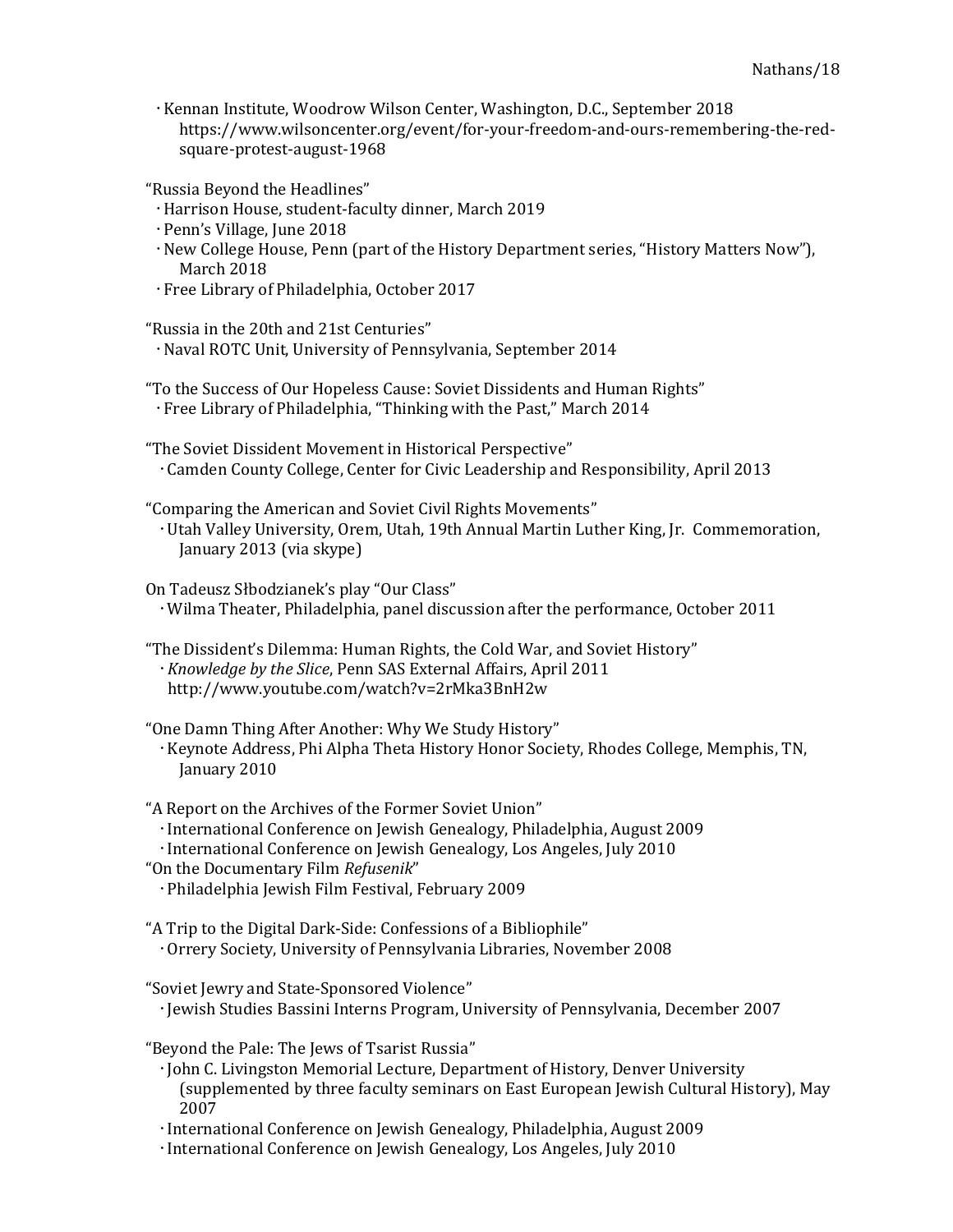"On Barukh Mordekhai Lifshits's Zikhroynos fun gulag [Memoirs of the Gulag]" Lubavitch House, University of Pennsylvania, November 2005

"Modern Jewish History Through Three Critical Texts" (mini-course)

- Congregation Beth-Or, Maple Glen, PA, May 2008
- Jewish Community Center, Cherry Hill, NJ, September-October 2005
- Temple Beth Am, Penn Valley, PA, February 2004

"Revolutionary Russia" (mini-course) Jewish Community Center, Cherry Hill, NJ, September-October 2003

"The Promise and Peril of Emancipation"

Temple Beth Am, Penn Valley, PA, October 2002

"Jewish Underground Writings from the Holocaust"

- Temple Har Zion, Penn Valley, PA, October 2002
- CAJS Board of Trustees Retreat, October 2002
- Congregation Beth-Or, Maple Glen, PA, November 2001
- "As If You Were Slaves: The Shtetl Looks Back" and "Elusive Emancipation: The Shtetl Looks Forward"
	- Lower Merion Reform Temple, PA, April 2003
	- Congregation Beth-Or, Maple Glen, PA March 2001
	- Temple Emanuel, Baltimore, MD, March 1999

"The Jews of Odessa on the Edge of the Modern World"

- Congregation Beth-Or, Maple Glen, PA, March 2003
- Temple Har Zion, Penn Valley, PA, March 2000

"The Holocaust as History and as Art"

 University of Pennsylvania, Center for Italian Studies, public conference on "Roberto Benigni's Life is Beautiful, In Context, In Depth," October 1999

"Documenting the Holocaust"

 University of Pennsylvania College Alumni Society, National Museum of American Jewish History, Philadelphia, PA, April 1999

"Routes to Roots: Re-Discovering East European Jewry" and "Back to the Future: East European Jews During and After Communism"

- Temple Beth Tefillah, Philadelphia, PA, February 2000
- Temple Rodeph Shalom, Philadelphia, PA, October 1999
- Temple Beth Torah, Philadelphia, PA, March 1999

"Jewish Life in the Countries of the Former Soviet Union" Temple Beth Shalom, Bloomington, IN, January 1998

#### DISSERTATIONS SUPERVISED

Rebecca Kobrin (co-chaired with Prof. Beth Wenger), "Conflicting Diasporas, Shifting Centers: Migration and Identity in a Transnational Polish Jewish Community, 1878-1952" (2002) Elisa Becker, "Medicine, Law, and the State: The Emergence of Forensic Psychiatry in Imperial Russia" (2003)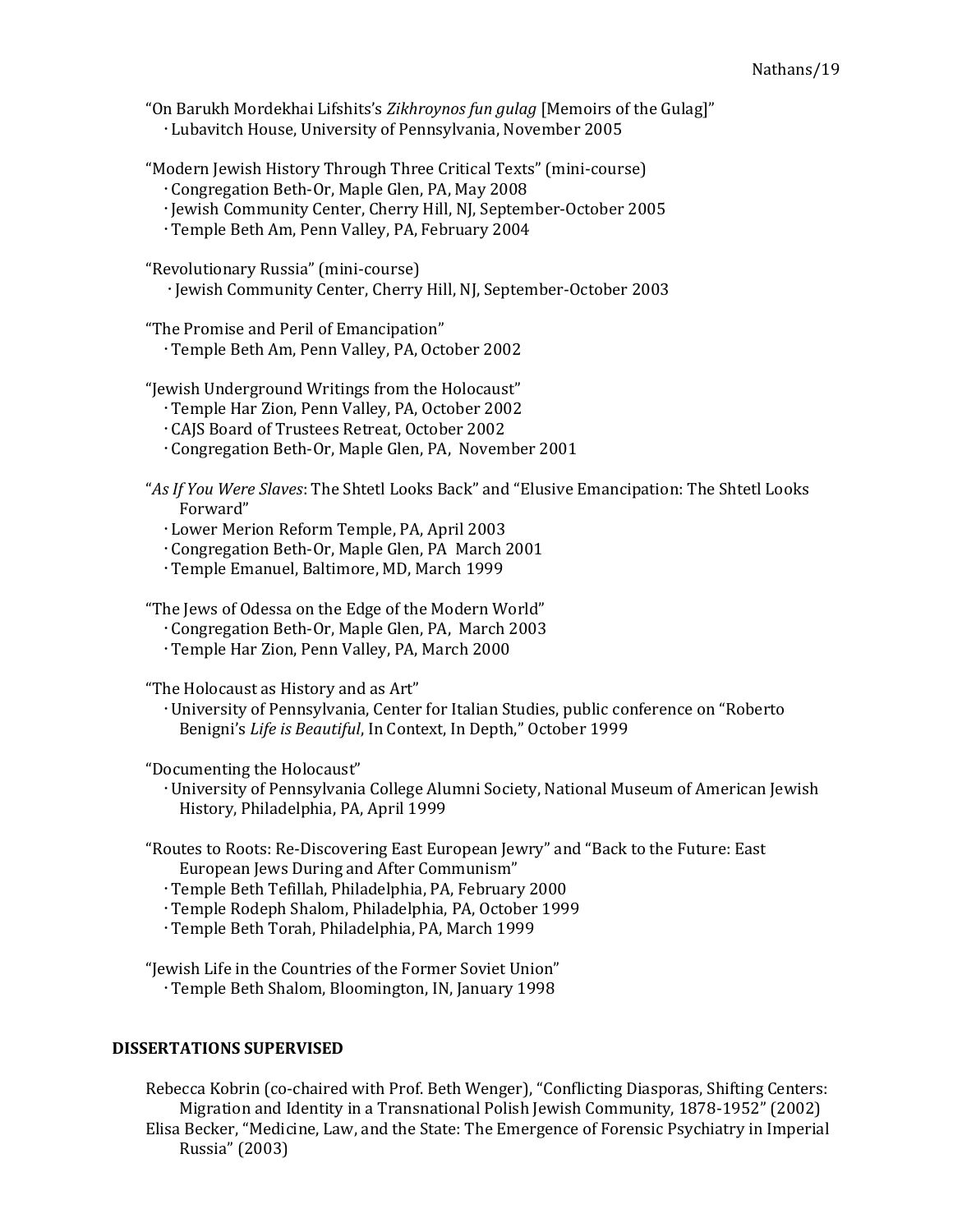Julie Lieber, "Imagining and Living Gender: Rabbis and Jewish women in fin de siècle Vienna, 1867–1914" (2008)

Ellie Schainker, "Imperial Hybrids: Russian-Jewish Converts in the Nineteenth Century" (2010) Cornelia Aust, "Commercial Cosmopolitans: Networks of Jewish Merchants Between Warsaw

and Amsterdam, 1750-1820" (2010)

Alex Hazanov, "Porous Empire: Soviet Institutions and Foreign Visitors after Stalin" (2016)

- Yakov Feygin, "Building a Ruin: Economic Thought, Internationalization, and the Politics of Soviet Reform 1955-1990" (2017)
- Samuel Casper, "The Bolshevik Afterlife: Posthumous Rehabilitation in the Post-Stalin Soviet Union, 1953-1970" (2018)
- Iuliia Skubytska, "It Takes a Union to Raise a Soviet: Children's Summer Camps as a Reflection of Late Soviet Society" (2018)

Kelsey Norris, "The Ties that Bind: World War II-Era Population Displacement and the Politics of Family Reunification in the USSR, 1941-1975" (2020)

### PROFESSIONAL SERVICE

# In the History Department:

Member, Bringing Students to History Committee (2021 - )

Member, Search Committee for the Joseph Meyerhoff Chair in Modern Jewish History (2021- 22)

Member, Graduate Committee (2001, 2020-21)

Director of Graduate Studies (2013-16, 2018-19)

Placement Officer (2017-18)

Member, Search Committee for Assistant Professor of Transnational European History (2010- 11)

Member, Executive Committee (2001-2, 2008-10, 2013-16, 2018-19)

Coordinator, Annenberg Visiting Speaker Series (2000-1; 2008-9 with Kathy Brown)

Chair, Search Committee for Assistant/Associate Professor of Imperial Russian/Soviet History, (2004-5)

- Member, Undergraduate History Prizes Selection Committee (2005, 2009, 2011)
- Co-Founder and Co-Convener (with Warren Breckman), Annenberg Colloquium in European History (2002-4)

Member, Committee on European Hiring Priorities (Spring 2001)

Member, Committee on Teaching Assistant Allocation (1999)

Member, Search Committee for Annenberg Chair in Modern European History (1998-99)

# In the University:

Member, School of Arts and Sciences Committee on Graduate Education (2011-12, 2017-19) Member, School of Arts and Sciences Teaching Awards Selection Committee (2018-19) Member, University Task Force on Global Human Rights (2015-2016) Guest speaker, Academic Career Conference: "Putting Together a Strong Job Talk – Humanities and Social Sciences" (2013) Co-Chair, Search Committee for Director of the Katz Center for Advanced Judaic Studies (2012-13) Member, Penn Campus and Community Life Committee (2011-12) SAS Faculty Coordinator, Global Human Rights Certificate (2011-12) Member, Integrated Studies Planning Committee (2010-15) Member, Search Committee for Coordinator of Humanities Collections & Humanities Librarian, Penn Libraries (2008, 2010, 2011)

Member, Council of University Scholars (2008-17)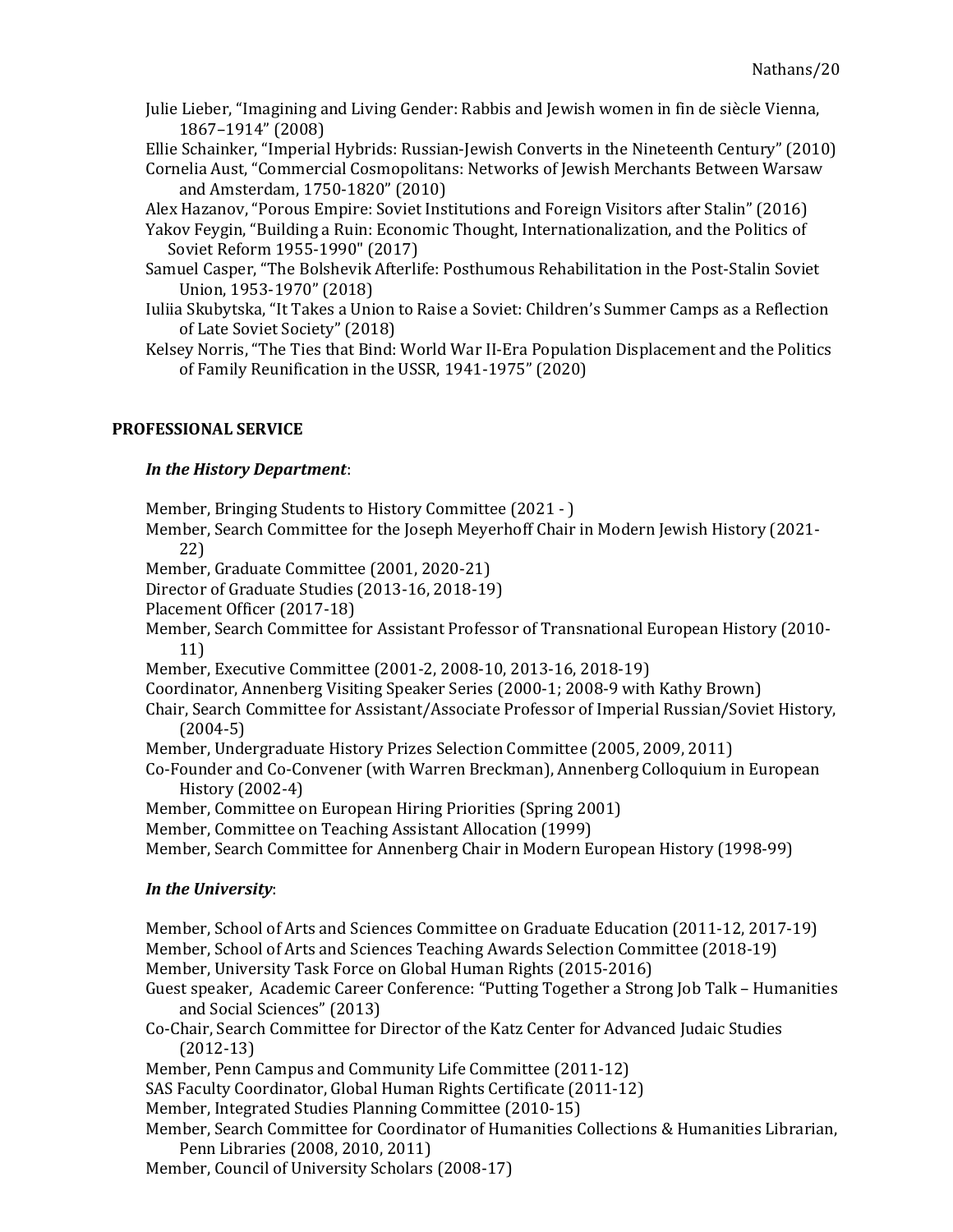Member, Fulbright Fellowship Committee (2008, 2014, 2017, 2020, 2021)

- Co-coordinator (with Peter Holquist), Penn Russian/Soviet History & Culture Workshop  $(2006- )$
- Faculty Liaison, Committee on Student Life of the Board of Trustees (2006-10)

Member, Faculty Advisory Board, Dolce Suono Chamber Music Concert Series (2005-9)

Member, Faculty Editorial Board, Penn Press (2004-7)

Discussion Leader, Penn Reading Project (2004, 2005, 2013, 2014)

Co-Convener, "Jewish History and Culture in Eastern Europe, 1600-2000," year-long interdisciplinary seminar, Center for Advanced Judaic Studies (2002-3)

- Acting Associate Director, Center for Advanced Judaic Studies (2002-3)
- Member, Search Committee for Assistant Professor of Russian Literature (2004-5)
- Member, Search Committee for Assistant/Associate Professor of Russian Literature (2002-3)
- Member, Search Committee for Chair of the Department of Slavic Languages and Literatures (2000-1)
- Member, Search Committee for Language Coordinator, Department of Slavic Languages and Literatures (1998-99)

Coordinator, "Twentieth-Century Lives" Lecture Series (2001-2)

- Eight public lectures by members of Penn's Department of History on significant individuals from the past century
- Member, Advisory Board, Penn Humanities Forum (1999-2005; 2007-2013)
- Member, Graduate Group in the History and Sociology of Science (2018- )
- Member, Graduate Group in Comparative Literature (1999- )
- Member, Graduate Group in Germanic Languages and Literatures (2002- )
- Member, Advisory Board, Katz Center for Advanced Judaic Studies (1998- )
- Member, Fellowship Committee, Katz Center for Advanced Judaic Studies (1999-2000, 2002-3, 2007-8)
- Faculty Representative, Committee for Manufacturers' Responsibility (2002-2005)
- Guest Speaker, University of Pennsylvania College Alumni Society (April 1999)
- Guest Speaker, Round Table on Theory Seminar (September 2000)
- Guest Speaker, KafkaFest (October 2000)

Guest Speaker, Jewish Studies Senior Honors Seminar (March 1999)

# Beyond the University:

Member, Board of Editors, Studia Judeo-Slavica (2018 - )

Member, Board of Editors, Electronic Archive Project for the Study of Dissidence and Samizdat  $(2014 - )$ 

Member, Wissenschaftlicher Beirat, Forschungsstelle Osteuropa [Academic Advisory Council, Center for Research on Eastern Europe], Universität Bremen, Germany (2010-18)

- Fellowship Reviewer, American Council of Learned Societies (2013-14)
- Member, Uchenyi sovet Evreiskogo muzeia i Tsentra tolerantnosti [Academic Advisory Board, Jewish Museum and Tolerance Center (Moscow)] (2013- )

Member, Advisory Council, The Andrei Sakharov Foundation, New York/Moscow (2011- ) Member, Board of Editors, American Historical Review (2007-10)

Member, Board of Editors, Humanity: An International Journal of Human Rights, Humanitarianism, and Development (2009 - )

Member, Board of Editors, Jewish Social Studies (2009 - 2021)

- Member, Honors and Awards Committee, Association for Slavic, East European, and Eurasian Studies (2009-12)
- Expert witness, legal asylum cases (from Russia), Federal District Court, Philadelphia (2000, 2010)

Fellowship evaluator, American Philosophical Society (2007-10)

Member, Fellowship Selection Committee, Memorial Foundation for Jewish Culture (2008-10)